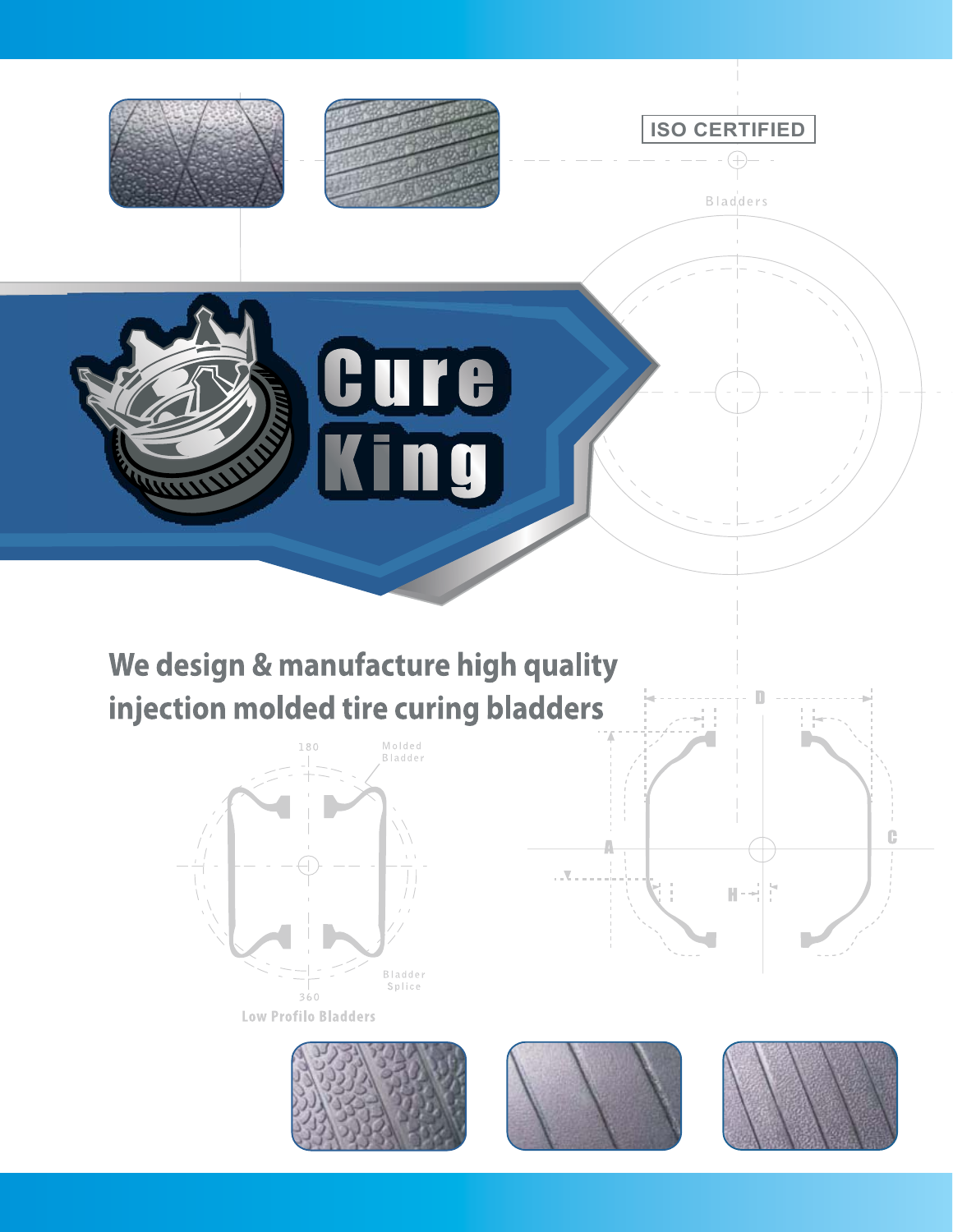

**Molded Bladder**

**Bladders Splice** Bladder **Bladder** 

**Bladder Bladders Splice 1800** Countries worldwide. We are also pleased to be recognized as one of the leaders in bladder technology for **Bladder 180** Bladders for almost 40 years. Cure King products are proven/and used in tire factories in more than twenty **Cure King is a designer and manufacturer of high quality Tire Curing Bladders and Tire Building Machine** 21st Century tire manufacturing.

Cure King utilizes a new and innovative process with specially engineered and patented Rubber Injection equipment with Flexible Molding Technology. This technology produces bladders with precise dimensional control and unmatched infated uniformity.

**360** a result, our bladders achieve consistent operating performance and maximum service life. Cure King also Cure King bladders are individually engineered to match the customer's specifc tire curing applications. As provides the capability to upgrade existing bladders to meet the latest tire geometry and designs.

Quality products should be backed with reliable support, which is why Cure King provides prompt and complete expert technical support services for bladder applications, tire curing problems, and tire plant cost reduction programs.

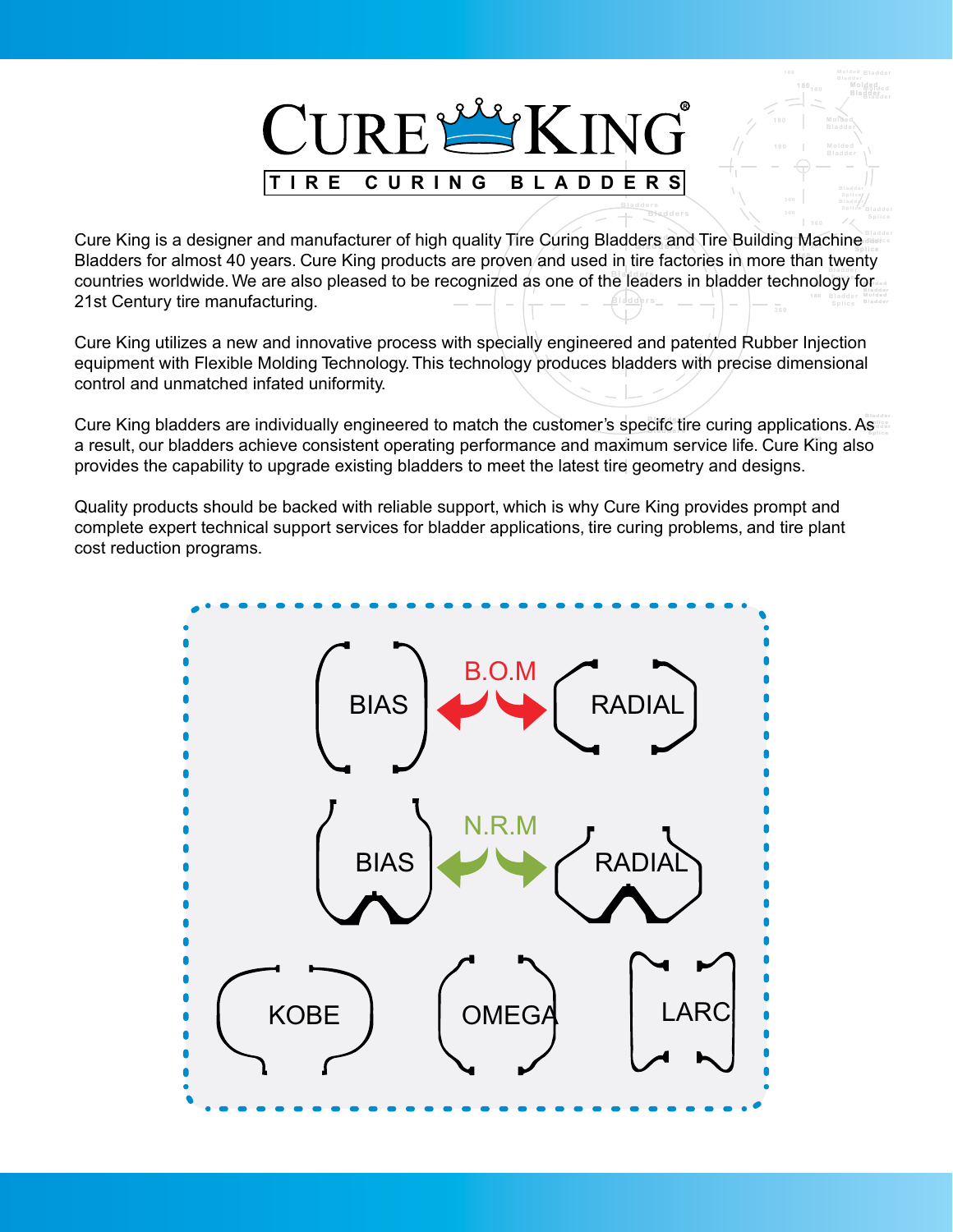



*Cure King bladders are also available in a High Heat Transfer ("HHT") rubber compound that is specifcally formulated to help reduce tire curing times in Radial Tire applications. Cure King HHT compound bladders are modestly priced and produced by Special Order only; allow additional time for delivery.*

*If you are needing higher tire production output, take advantage of the added benefts of Cure King's HHT bladders. Contact your Cure King sales representative for details.*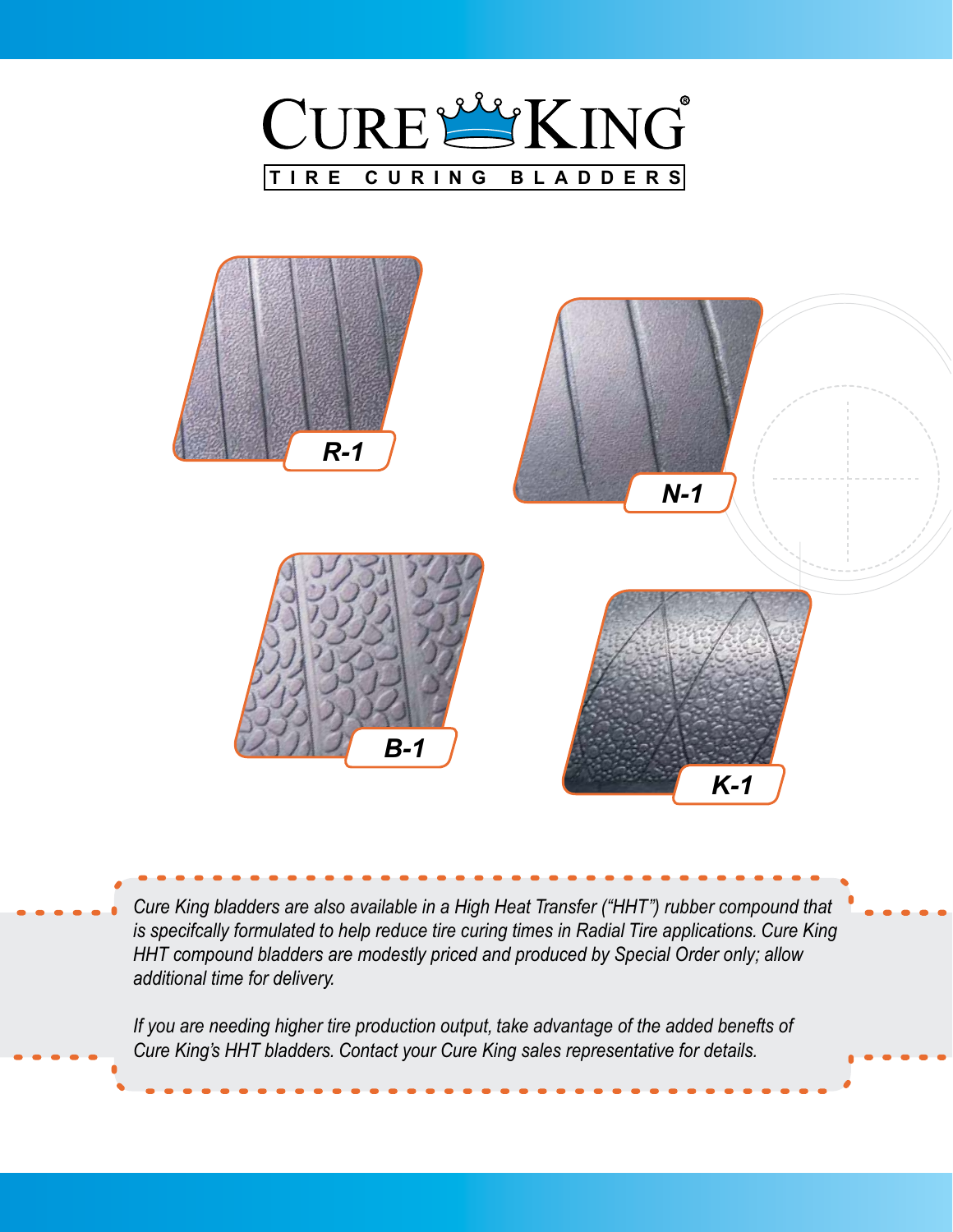## CURELLING **TIRE CURING BLADDERS Bladder**<br> **Bladder Splice**

**Bladder Molded Bladder Molded Bladder**

**180 180**

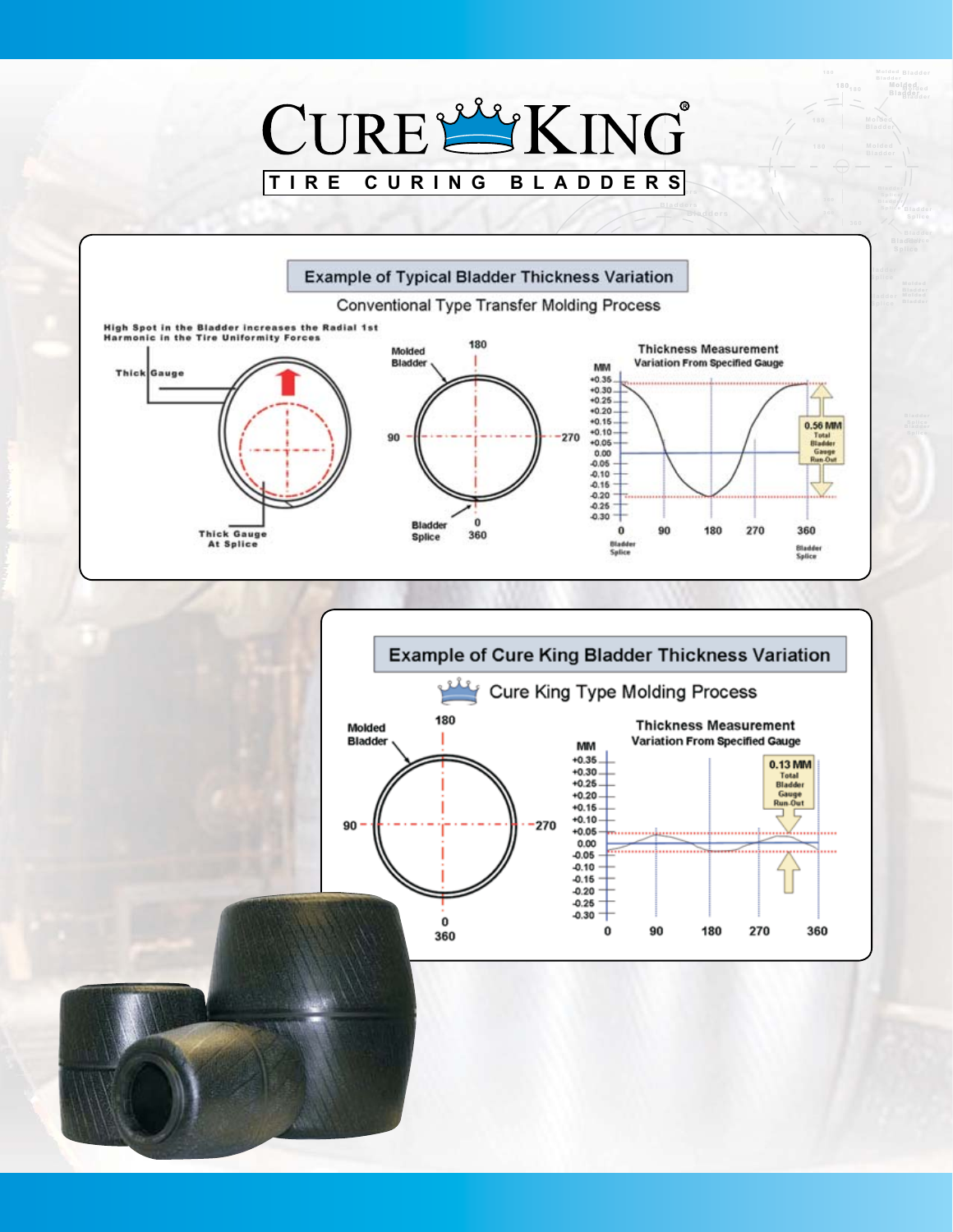

## Tire Assembly Machine Bladders

Cure King boast 40 years experience designing, developing and manufacturing machine assembly and curing bladders for the rubber tire industry. We also provide upgrades to existing bladders to meet growing technology needs.

Our bladders are engineered with the latest technology reinforcements and compounds to achieve maximum service life. Precise specifcations allow dimensional stability resulting in unmatched uniformity and control. Because of our exclusive anti-stick surface bladders release cleanly from tire carcass materials to insure consistently tight and uniform tire beads.

Quality products should be backed with reliable support, which is why Cure King provides prompt and complete technical support services for bladders applications, problems and cost reductions. With this winning combination you can't go wrong with Cure King.



*"Ask your Cure King sales representative for the latest sizes and specifcations"*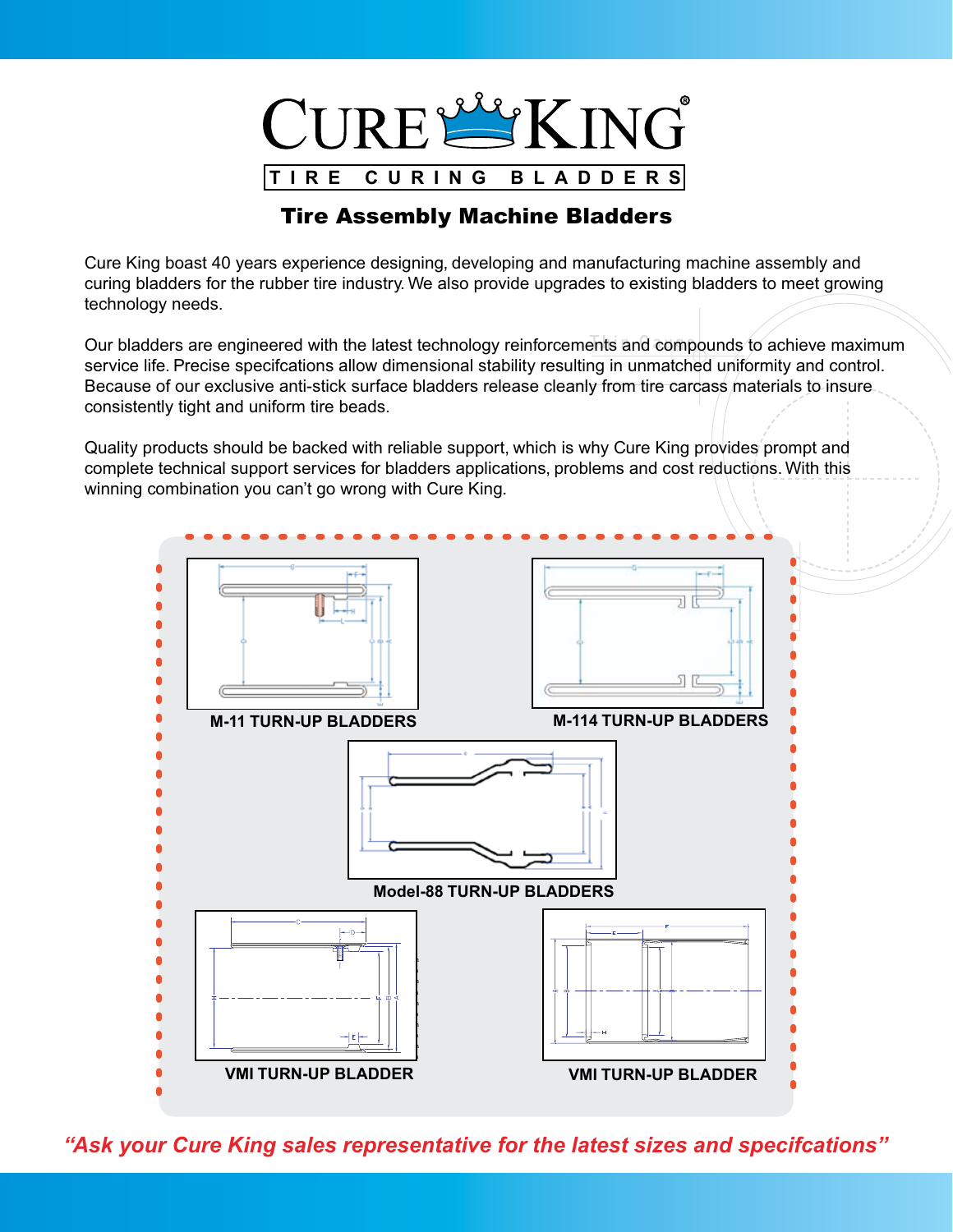

## **B.O.M. Type Bladder Specifications**



**Bladder Bladders Splice Bladder Bladders Splice**

**Bladder**

**Molded**

**Molded**

**Bladder**<br>**Bladder Splice** 

**Bladders Bladders Bladders Bladders Bladders Containers Bladder Bladders Splice** Bladders **Splice** Bladder

**Bladder Bladder**<br> **Bladder Bladder Bladder Bladder Bladders Splice**

| Ref<br>Tire | <b>Bladder</b><br><b>Order Number</b> |                  | Overall<br>Height<br>$\mathbf A$ | Foot<br>I.D.<br>B | <b>Effective</b><br>Periphery<br>$\mathbf C$ | <b>Bladder</b><br><b>O.D.</b><br>D | Center<br>Gauge<br>E | <b>Neck</b><br>Gauge<br>$\mathbf{F}$ | Foot<br>Height<br>$\mathbf G$ | Foot<br>Width<br>$\bf H$ | <b>Net</b><br><b>Bladder</b><br>Weight | <b>Bladder</b><br><b>Surface</b><br>Pattern |
|-------------|---------------------------------------|------------------|----------------------------------|-------------------|----------------------------------------------|------------------------------------|----------------------|--------------------------------------|-------------------------------|--------------------------|----------------------------------------|---------------------------------------------|
| 4"          | 04B109231                             | mm               | 207.0<br>8.15                    | 42.0<br>1.65      | 230.8<br>9.09                                | 109.0<br>4.29                      | 5.0<br>.197          | 5.0<br>.197                          | 15.0<br>.59                   | 7.5<br>.30               | $0.54$ kg<br>$1.2$ lbs                 | $B-1$                                       |
|             | C <sub>052</sub>                      | inch             | 255.4                            | 42.6              | 283.7                                        | 109.4                              | 7.0                  | 7.0                                  | 17.6                          | 7.6                      | $0.63$ kg                              |                                             |
|             | 04B109284                             | $\rm mm$         | 10.00                            | 1.68              | 11.17                                        | 4.31                               | .276                 | .276                                 | .69                           | .30                      | $1.4$ lbs                              | $B-1$                                       |
|             | C <sub>041</sub>                      | inch             | 146.0                            | 43.0              | 326.4                                        | 98.0                               | 5.0                  | 5.0                                  | 15.0                          | 9.5                      | $0.35$ kg                              |                                             |
|             | 04B098326<br>C050                     | mm<br>inch       | 5.75                             | 1.69              | 12.85                                        | 3.86                               | .197                 | .197                                 | .59                           | .37                      | $0.8$ lbs                              | $B-1$                                       |
|             |                                       |                  |                                  |                   |                                              |                                    |                      |                                      |                               |                          |                                        |                                             |
| 5"          | 05B132248                             | mm               | 223.3                            | 66.1              | 247.6                                        | 131.8                              | 6.6                  | 6.8                                  | 16.5                          | 7.8                      | $0.64$ kg                              |                                             |
|             | C053                                  | inch             | 8.80                             | 2.60              | 9.75                                         | 5.19                               | .258                 | .268                                 | .65                           | .31                      | $1.5$ lbs                              | $B-1$                                       |
|             |                                       |                  |                                  |                   |                                              |                                    |                      |                                      |                               |                          |                                        |                                             |
| 6"          | 06B138222                             | mm               | 201.0                            | 84.5              | 221.6                                        | 137.5                              | 6.5                  | 6.5                                  | 15.5                          | 9.9                      | $0.68$ kg                              |                                             |
|             | C315                                  | inch             | 7.91                             | 3.33              | 8.72                                         | 5.41                               | .256                 | .256                                 | .61                           | .39                      | $1.5$ lbs                              | $B-1$                                       |
|             | 06B148225                             | mm               | 200.0                            | 81.2              | 225.1                                        | 148.3                              | 6.5                  | 6.5                                  | 18.5                          | 8.0                      | $0.73$ kg                              |                                             |
|             | C055                                  | inch             | 7.87                             | 3.20              | 8.86                                         | 5.84                               | .256                 | .256                                 | .73                           | .32                      | $1.6$ lbs                              | $B-1$                                       |
|             | 06B150314                             | mm               | 293.0                            | 84.0              | 314.1                                        | 150.0                              | 7.0                  | 7.8                                  | 18.8                          | 9.2                      | $1.06$ kg                              |                                             |
|             | C <sub>078</sub>                      | inch             | 11.54                            | 3.30              | 12.37                                        | 5.91                               | .276                 | .307                                 | .74                           | .36                      | $2.3$ lbs                              | $B-1$                                       |
|             | 06B154350                             | $\rm mm$         | 317.6                            | 84.0              | 350.5                                        | 154.4                              | 7.2                  | 8.2                                  | 19.4                          | 9.5                      | $1.36$ kg                              |                                             |
|             | C178                                  | inch             | 12.50                            | 3.30              | 13.80                                        | 6.08                               | .283                 | .323                                 | .76                           | .37                      | 3.0 lbs                                | $B-1$                                       |
|             |                                       |                  |                                  |                   |                                              |                                    |                      |                                      |                               |                          |                                        |                                             |
| 7"          | 07B191345                             | $\rm mm$         | 311.4                            | 95.2              | 345.0                                        | 190.5                              | 6.4                  | 7.6                                  | 15.2                          | 8.3                      | $1.55$ kg                              | $B-1$                                       |
|             | C087                                  | inch             | 12.25                            | 3.75              | 13.58                                        | 7.50                               | .252                 | .299                                 | .60                           | .33                      | 3.4 lbs                                |                                             |
|             | 08B202284                             |                  | 246.0                            | 114.0             | 283.5                                        | 202.2                              | 6.5                  | 10.0                                 | 23.0                          | 12.0                     | $1.39$ kg                              |                                             |
| 8"          |                                       | mm               | 9.69                             | 4.49              | 11.16                                        | 7.96                               | .256                 | .394                                 | .91                           | .47                      | $3.1$ lbs                              | $B-1$                                       |
|             | C <sub>157</sub><br>08B228338         | inch<br>$\rm mm$ | 296.5                            | 113.0             | 338.0                                        | 227.6                              | 6.5                  | 6.5                                  | 22.0                          | 13.0                     | 1.80 kg                                |                                             |
|             |                                       | inch             | 11.67                            | 4.45              | 13.31                                        | 8.96                               | .256                 | .256                                 | .87                           | .51                      | $4.0$ lbs                              | $B-1$                                       |
|             | C177<br>08B205400                     | mm               | 361.7                            | 115.8             | 399.7                                        | 205.0                              | 6.4                  | 7.9                                  | 23.9                          | 12.7                     | $2.05$ kg                              |                                             |
|             | C172                                  | inch             | 14.24                            | 4.56              | 15.74                                        | 8.07                               | .250                 | .310                                 | .94                           | .50                      | 4.5 lbs                                | $B-1$                                       |
|             | 08B210451                             | $\rm mm$         | 414.0                            | 112.0             | 451.0                                        | 210.0                              | 6.2                  | 7.5                                  | 21.5                          | 14.0                     | $2.58$ kg                              |                                             |
|             | C159                                  | inch             | 16.30                            | 4.41              | 17.76                                        | 8.27                               | .244                 | .295                                 | .85                           | .55                      | <b>5.7 lbs</b>                         | $B-1$                                       |
|             | 08B229475                             | mm               | 438.3                            | 115.8             | 474.6                                        | 228.6                              | 6.4                  | 8.1                                  | 23.9                          | 12.7                     | 2.28 kg                                |                                             |
|             | C160                                  | inch             | 17.25                            | 4.56              | 18.69                                        | 9.00                               | .250                 | .320                                 | .94                           | .50 <sub>1</sub>         | <b>5.0 lbs</b>                         | $B-1$                                       |
|             | 08B216503                             | mm               | 448.6                            | 117.6             | 502.7                                        | 215.9                              | 7.6                  | 8.1                                  | 16.8                          | 11.2                     | 2.77 kg                                |                                             |
|             | C352                                  | inch             | 17.66                            | 4.63              | 19.79                                        | 8.50                               | .300                 | .320                                 | .66                           | .44                      | <b>6.1 lbs</b>                         | $B-1$                                       |
|             | 08B254535                             | $\rm mm$         | 485.3                            | 116               | 535.49                                       | 254                                | 6.4                  | 8.5                                  | $\overline{24}$               | 12.8                     | $2.90$ kg                              |                                             |
|             | C180                                  | inch             | 19.10                            | 4.57              | 21.08                                        | 10.00                              | .252                 | .335                                 | .95                           | .50                      | $6.4$ lbs                              | $B-1$                                       |
|             | 08B254537                             | $\rm mm$         | 485.0                            | 117.6             | 536.5                                        | 254.0                              | 6.4                  | 8.1                                  | 16.8                          | 11.2                     | 2.71 kg                                |                                             |
|             | C185                                  | inch             | 19.09                            | 4.63              | 21.12                                        | 10.00                              | .250                 | .320                                 | .66                           | .44                      | <b>6.0 lbs</b>                         | $B-1$                                       |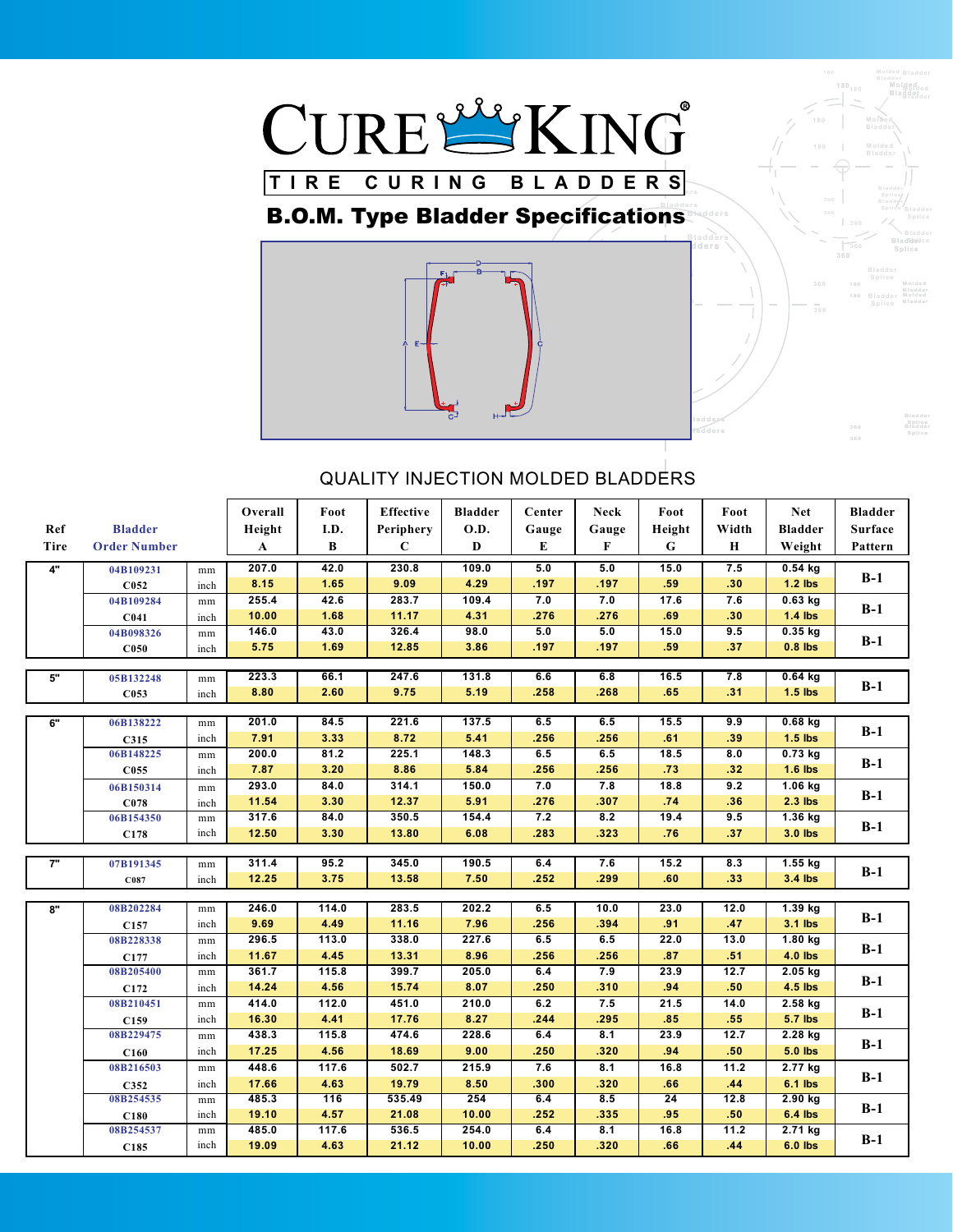

## B.O.M. Type Bladder Specifications



|      |                     |      | Overall | Foot  | <b>Effective</b> | <b>Bladder</b> | Center | <b>Neck</b> | Foot   | Foot.       | Net             | <b>Bladder</b> |
|------|---------------------|------|---------|-------|------------------|----------------|--------|-------------|--------|-------------|-----------------|----------------|
| Ref  | <b>Bladder</b>      |      | Height  | I.D.  | Periphery        | O.D.           | Gauge  | Gauge       | Height | Width       | <b>Bladder</b>  | Surface        |
| Tire | <b>Order Number</b> |      | A       | B     | C                | D              | E      | F           | G      | $\mathbf H$ | Weight          | Pattern        |
| 9"   | 09B241401           | mm   | 368.3   | 139.7 | 400.6            | 241.3          | 7.1    | 9.7         | 22.4   | 13.2        | 2.50 kg         |                |
|      | C <sub>195</sub>    | inch | 14.50   | 5.50  | 15.77            | 9.50           | .280   | .380        | .88    | .56         | 5.5 lbs         | $B-1$          |
|      | 09B290510           | mm   | 474.0   | 157.6 | 509.9            | 290.0          | 7.6    | 7.6         | 16.6   | 10.2        | $3.46$ kg       |                |
|      | C615                | inch | 18.66   | 6.20  | 20.08            | 11.42          | .300   | .300        | .65    | .40         | $7.6$ lbs       | $B-1$          |
|      | 09B311602           | mm   | 554.2   | 157.2 | 601.5            | 311.2          | 9.7    | 8.4         | 24.0   | 12.7        | 5.35 kg         |                |
|      | C190                | inch | 21.82   | 6.19  | 23.68            | 12.25          | .380   | .331        | .95    | .50         | <b>11.8 lbs</b> | $B-1$          |
|      |                     |      |         |       |                  |                |        |             |        |             |                 |                |
| 10"  | 10B310322           | mm   | 269.0   | 166.0 | 321.8            | 310.0          | 6.0    | 9.0         | 20.0   | 13.0        | 2.15 kg         |                |
|      | C559                | inch | 10.59   | 6.54  | 12.67            | 12.21          | .236   | .355        | .79    | .51         | 4.7 lbs         | $B-1$          |
|      | 10B273337           | mm   | 300.7   | 166.6 | 336.8            | 273.1          | 6.4    | 7.1         | 23.9   | 12.7        | 2.19 kg         |                |
|      | C343                | inch | 11.84   | 6.56  | 13.26            | 10.75          | .250   | .280        | .94    | .50         | 4.8 lbs         | $B-1$          |
|      | 10B273425           | mm   | 389.6   | 166.6 | 425.1            | 273.1          | 6.4    | 7.1         | 23.9   | 12.7        | 2.76 kg         |                |
|      | C110                | inch | 15.34   | 6.56  | 16.74            | 10.75          | .250   | .280        | .94    | .50         | $6.1$ lbs       | $B-1$          |
|      | 10B318517           | mm   | 477.8   | 165.1 | 516.6            | 317.5          | 6.4    | 9.5         | 23.8   | 12.6        | 3.62 kg         |                |
|      | C4374               | inch | 18.81   | 6.50  | 20.34            | 12.50          | .250   | .374        | .94    | .49         | 8.0 lbs         | $B-1$          |
|      |                     |      |         |       |                  |                |        |             |        |             |                 |                |
| 11"  | 11B356425           | mm   | 371.6   | 188.9 | 425.4            | 355.6          | 7.1    | 9.7         | 19.1   | 12.7        | $3.60$ kg       |                |
|      | C161                | inch | 14.63   | 7.44  | 16.75            | 14.00          | .280   | .380        | .75    | .50         | 7.9 lbs         | $B-1$          |
|      |                     |      |         |       |                  |                |        |             |        |             |                 |                |
| 12"  | 12B286316           | mm   | 281.7   | 200.2 | 315.9            | 285.6          | 7.1    | 7.1         | 23.9   | 12.7        | $2.50$ kg       | $B-1$          |
|      | C063                | inch | 11.09   | 7.88  | 12.44            | 11.25          | .280   | .280        | .94    | .50         | 5.5 lbs         |                |
|      | 12B286414           | mm   | 385.4   | 200.2 | 414.0            | 285.6          | 7.1    | 7.6         | 23.9   | 12.7        | 3.17 kg         | $B-1$          |
|      | C164                | inch | 15.17   | 7.88  | 16.30            | 11.25          | .280   | .300        | .94    | .50         | <b>7.0 lbs</b>  |                |
|      | 12B356486           | mm   | 444.0   | 200.0 | 485.9            | 355.6          | 7.2    | 7.6         | 24.0   | 12.8        | 3.96 kg         | $B-1$          |
|      | C176                | inch | 17.48   | 7.87  | 19.13            | 14.00          | .283   | .299        | .95    | .50         | 8.7 lbs         |                |
|      | 12B363497           | mm   | 460.4   | 220.0 | 497.2            | 362.5          | 7.2    | 7.9         | 21.5   | 12.8        | 4.38 kg         | $B-1$          |
|      | C576                | inch | 18.13   | 8.66  | 19.57            | 14.27          | .283   | .311        | .85    | .50         | 9.6 lbs         |                |
|      | 12B286551           | mm   | 516.6   | 200.2 | 550.7            | 285.7          | 7.1    | 7.1         | 23.9   | 12.7        | 4.08 kg         |                |
|      | C376                | inch | 20.34   | 7.88  | 21.68            | 11.25          | .280   | .280        | .94    | .50         | 9.0 lbs         | $B-1$          |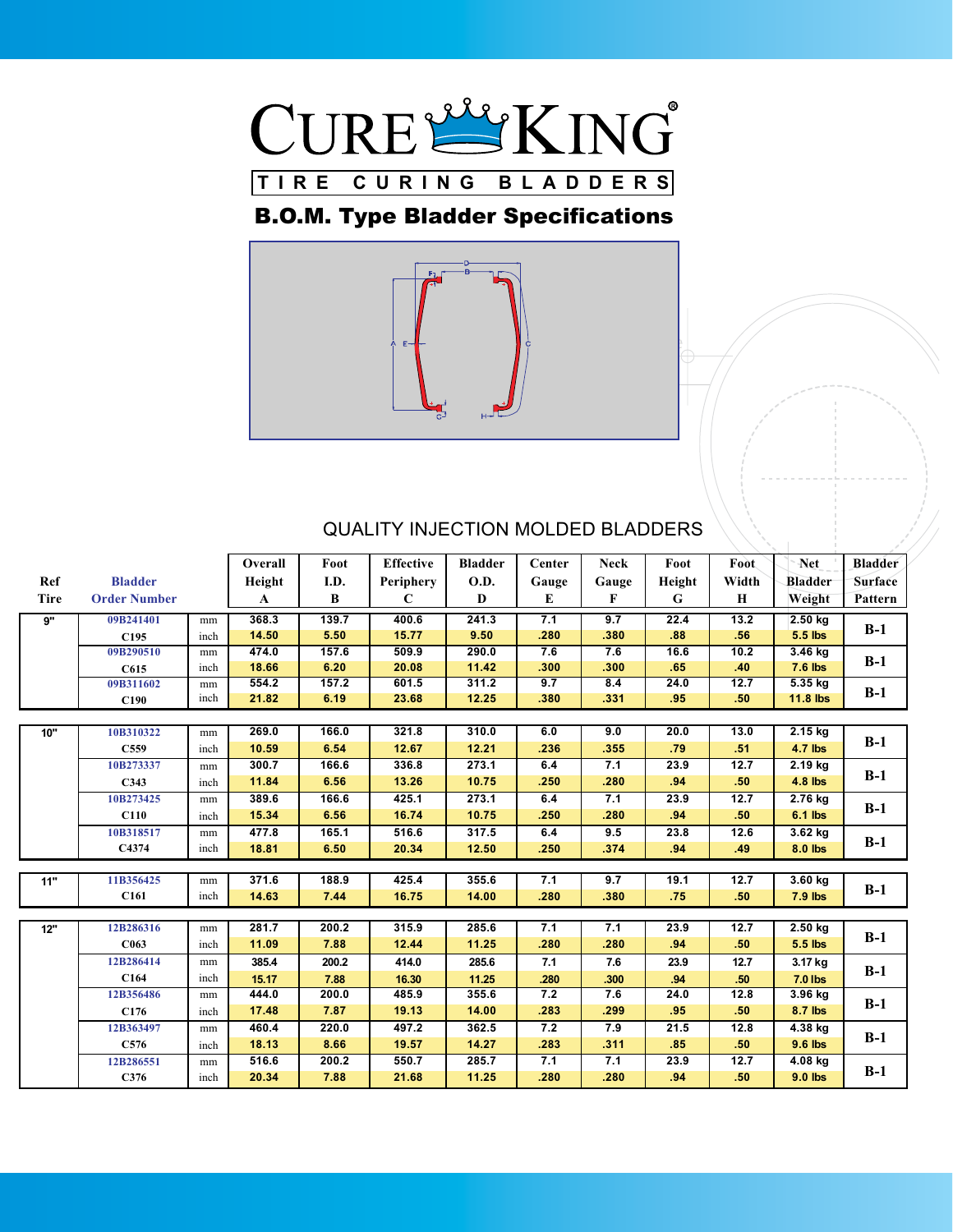

#### **B.O.M. Type Bladder Specifications Bladders Splice** Bladder **Bladder**

**Bladder**<br>**Bladder Splice** 

**Molded**

**Molded Bladder**

**Bladder**

**Molded**



|             |                     |            | Overall | Foot  | <b>Effective</b> | <b>Bladder</b> | Center | <b>Neck</b> | Foot   | Foot             | <b>Net</b>      | <b>Bladder</b> |
|-------------|---------------------|------------|---------|-------|------------------|----------------|--------|-------------|--------|------------------|-----------------|----------------|
| Ref         | <b>Bladder</b>      |            | Height  | I.D.  | Periphery        | <b>O.D.</b>    | Gauge  | Gauge       | Height | Width            | <b>Bladder</b>  | <b>Surface</b> |
| <b>Tire</b> | <b>Order Number</b> |            | A       | B     | $\mathbf C$      | D              | E      | F           | G      | H                | Weight          | Pattern        |
|             |                     |            |         |       |                  |                |        |             |        |                  |                 |                |
| 13"         | 13B327352           | mm         | 307.6   | 219.2 | 352.0            | 327.2          | 9.2    | 9.1         | 21.6   | 12.7             | $3.64$ kg       | $B-1$          |
|             | C130                | inch       | 12.11   | 8.63  | 13.85            | 12.88          | .360   | .360        | .85    | .50              | 8.0 lbs         |                |
|             | 13B349387           | mm         | 349.8   | 223.5 | 387.3            | 349.3          | 6.4    | 9.7         | 20.8   | 12.7             | 3.67 kg         | $B-1$          |
|             | C9012               | inch       | 13.77   | 8.80  | 15.25            | 13.75          | .250   | .380        | .82    | .50 <sub>0</sub> | 8.1 lbs         |                |
|             | 13B295415           | mm         | 387.3   | 215.9 | 415.4            | 295.3          | 6.4    | 11.9        | 25.4   | 12.7             | $3.10$ kg       |                |
|             | C <sub>2767</sub>   | inch       | 15.25   | 8.50  | 16.35            | 11.63          | .250   | .469        | 1.00   | .50              | $6.8$ lbs       | $B-1$          |
|             | 13B353437           | mm         | 395.5   | 219.0 | 436.7            | 352.6          | 7.1    | 7.1         | 22.1   | 12.7             | 3.75 kg         |                |
|             | C327                | inch       | 15.57   | 8.62  | 17.19            | 13.88          | .280   | .280        | .87    | .50              | 8.3 lbs         | $B-1$          |
|             | 13B387476           | $\rm mm$   | 428.1   | 219.2 | 476.3            | 387.4          | 8.6    | 9.5         | 20.8   | 12.7             | 5.28 kg         |                |
|             | C9135               | inch       | 16.86   | 8.63  | 18.75            | 15.25          | .340   | .375        | .82    | .50 <sub>0</sub> | <b>11.6 lbs</b> | $B-1$          |
|             | 13B381666           | mm         | 627.9   | 215.9 | 666.3            | 381.0          | 6.4    | 11.9        | 25.4   | 12.5             | $5.30$ kg       |                |
|             | C4319               | inch       | 24.72   | 8.50  | 26.23            | 15.00          | .250   | .469        | 1.00   | .47              | 11.7 lbs        | $B-1$          |
|             | 14B374463           |            | 430.8   | 251.0 | 467.7            | 374.1          | 6.4    | 8.4         | 22.4   | 12.7             | 4.44 kg         |                |
| 14"         | C480                | mm         | 16.96   | 9.88  | 18.22            | 14.73          | .250   | .330        | .88    | .50              | 9.8 lbs         | $B-1$          |
|             |                     | inch       | 461.2   |       | 501.7            |                |        |             | 20.8   |                  |                 |                |
|             | 14B406502           | $\rm mm$   |         | 248.9 |                  | 406.4          | 8.6    | 9.5         |        | 12.7             | 5.94 kg         | $B-1$          |
|             | C9131               | inch       | 18.16   | 9.80  | 19.75            | 16.00          | .340   | .375        | .82    | .50 <sub>1</sub> | 13.1 lbs        |                |
|             |                     |            |         |       |                  |                |        |             |        |                  |                 |                |
| 15"         | 15B402433           | mm         | 388.9   | 276.4 | 433.5            | 402.3          | 6.4    | 9.7         | 23.4   | 12.8             | $5.03$ kg       |                |
|             | C320                | inch       | 15.31   | 10.88 | 17.07            | 15.84          | .250   | .380        | .92    | .50              | <b>11.1 lbs</b> | $B-1$          |
|             | 15B425464           | mm         | 418.4   | 276.4 | 464.1            | 425.6          | 6.4    | 9.8         | 23.4   | 12.8             | 5.37 kg         |                |
|             | C330                | inch       | 16.47   | 10.88 | 18.27            | 16.73          | .252   | .386        | .92    | .50              | 11.8 lbs        | $B-1$          |
|             | 15B402487           | mm         | 442.7   | 276.4 | 487.1            | 402.3          | 6.4    | 9.7         | 20.3   | 12.7             | 4.54 kg         |                |
|             | C479                | inch       | 17.43   | 10.88 | 19.18            | 15.84          | .250   | .380        | .80    | .50              | $10.0$ lbs      | $B-1$          |
|             | 15B409501           | mm         | 451.4   | 276.4 | 500.8            | 409.2          | 8.4    | 9.7         | 21.8   | 12.7             | 5.93 kg         |                |
|             | C6391               | inch       | 17.77   | 10.88 | 19.72            | 16.11          | .330   | .380        | .86    | .50              | <b>13.0 lbs</b> | $B-1$          |
|             | 15T409501           | mm         | 451.4   | 276.4 | 500.8            | 409.2          | 6.4    | 9.7         | 21.8   | 12.7             | $5.26$ kg       |                |
|             | C9200               | inch       | 17.77   | 10.88 | 19.72            | 16.11          | .250   | .380        | .86    | .50              | 11.6 lbs        | $B-1$          |
|             | 15B445629           | mm         | 588.5   | 276.4 | 628.7            | 444.5          | 9.5    | 9.5         | 21.8   | 12.7             | $8.71$ kg       |                |
|             | C9132               | inch       | 23.17   | 10.88 | 24.75            | 17.50          | .375   | .375        | .86    | .50 <sub>0</sub> | <b>19.2 lbs</b> | $B-1$          |
|             |                     |            | 653.5   | 276.4 | 730.7            | 444.5          | 11.2   | 9.7         | 21.8   | 12.7             | 11.50 kg        |                |
|             | 15B445731           | mm<br>inch |         |       |                  |                |        |             |        |                  |                 | $B-1$          |
|             | C6321               |            | 25.73   | 10.88 | 28.77            | 17.50          | .440   | .380        | .86    | .50              | 25.3 lbs        |                |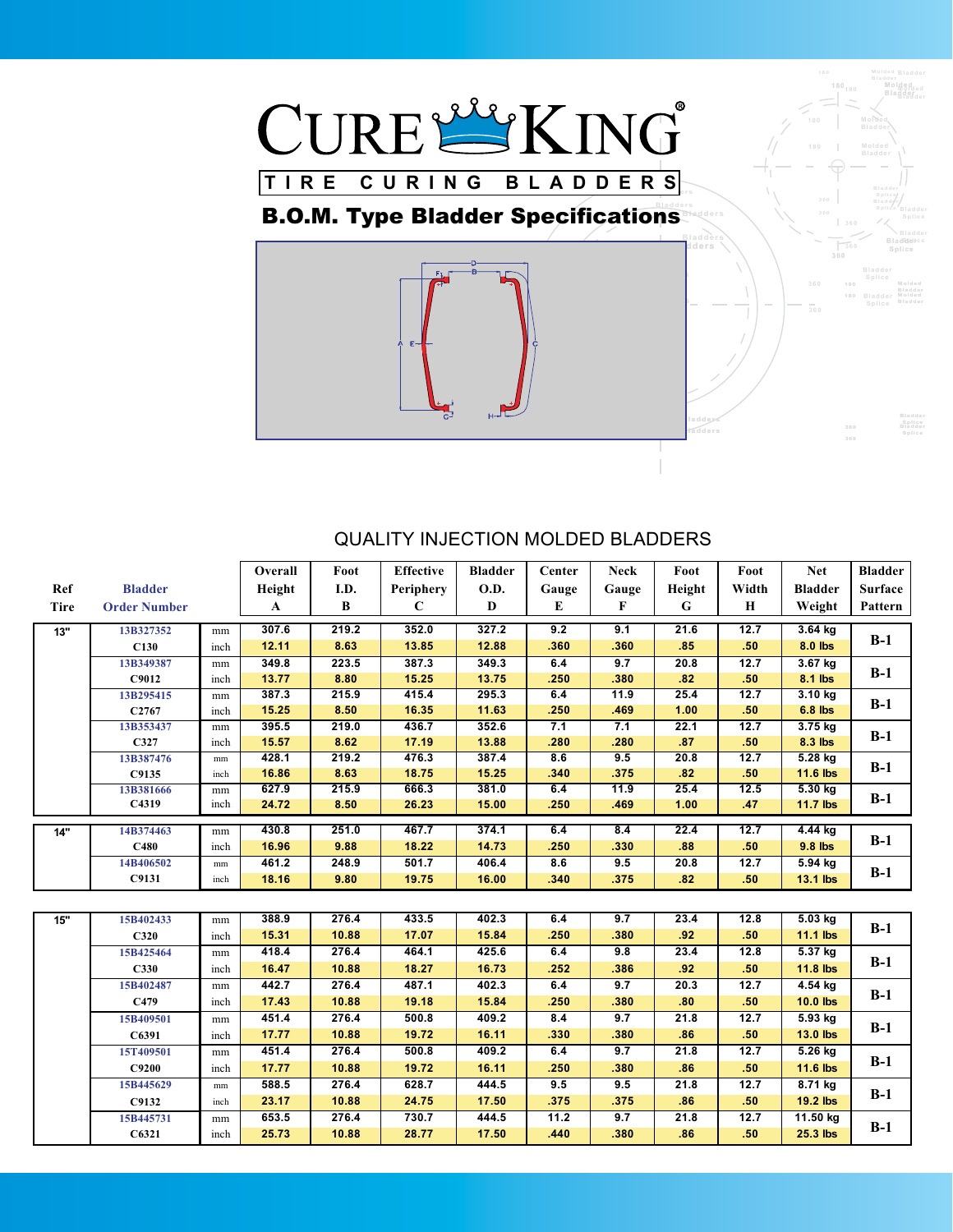

## B.O.M. Type Bladder Specifications



| Ref<br>Tire | <b>Bladder</b><br><b>Order Number</b> |      | Overall<br>Height<br>A | Foot<br>I.D.<br>В | <b>Effective</b><br>Periphery<br>◡ | <b>Bladder</b><br><b>O.D.</b><br>D | Center<br>Gauge<br>E | <b>Neck</b><br>Gauge<br>F | Foot<br>Height<br>G | Foot<br>Width<br>Н | Net<br><b>Bladder</b><br>Weight | <b>Bladder</b><br><b>Surface</b><br>Pattern |
|-------------|---------------------------------------|------|------------------------|-------------------|------------------------------------|------------------------------------|----------------------|---------------------------|---------------------|--------------------|---------------------------------|---------------------------------------------|
| 18"         | 18B495642                             | mm   | 591.8                  | 339.9             | 641.8                              | 495.3                              | 8.9                  | 12.7                      | 30.5                | 14.2               | $9.62$ kg                       |                                             |
|             | C <sub>106</sub>                      | inch | 23.30                  | 13.38             | 25.27                              | 19.50                              | .350                 | .50 <sub>0</sub>          | 1.20                | .56                | 21.2 lbs                        | $B-1$                                       |
|             |                                       |      |                        |                   |                                    |                                    |                      |                           |                     |                    |                                 |                                             |
| 20"         | 20B521533                             | mm   | 490.3                  | 381.0             | 533.4                              | 520.7                              | 11.0                 | 12.0                      | 25.4                | 12.7               | 10.72 kg                        |                                             |
|             | C9183                                 | inch | 19.30                  | 15.00             | 21.00                              | 20.50                              | .433                 | .472                      | 1.00 <sub>1</sub>   | .50 <sub>0</sub>   | $23.3$ lbs                      | $B-1$                                       |
|             | 20B572616                             | mm   | 567.1                  | 381.0             | 616.0                              | 571.5                              | 11.0                 | 12.0                      | 25.4                | 12.7               | 12.80 kg                        |                                             |
|             | C9184                                 | inch | 22.33                  | 15.00             | 24.25                              | 22.50                              | .433                 | .472                      | 1.00 <sub>1</sub>   | .50                | 28.2 lbs                        | $B-1$                                       |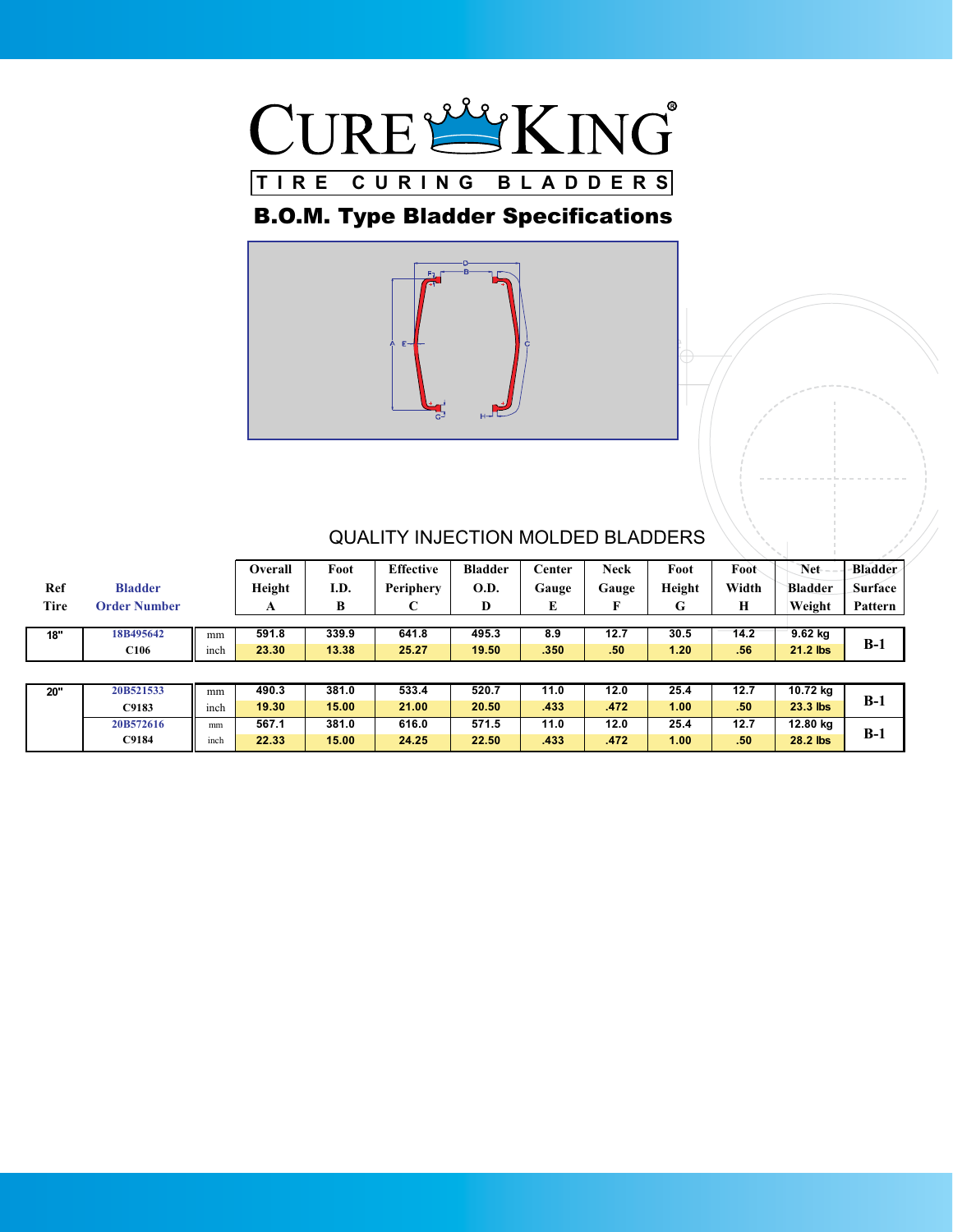

#### **B.O.M. Type Radial Bladder Specifications Bladders Containers Bladder**



**Bladder**

**Molded**

**Molded Bladder**

**180**

**Bladder Bladders Splice**

**Bladder Bladders Splice**

**Bladders Splice**<br>**Bladders Splice** 

|             |                     |      | Overall      | Foot     | <b>Effective</b> | <b>Bladder</b> | Center   | <b>Neck</b> | Foot   | Foot  | <b>Total</b>   |
|-------------|---------------------|------|--------------|----------|------------------|----------------|----------|-------------|--------|-------|----------------|
| Ref         | <b>Bladder</b>      |      | Height       | I.D.     | Periphery        | O.D.           | Gauge    | Gauge       | Height | Width | Product        |
| <b>Tire</b> | <b>Order Number</b> |      | $\mathbf{A}$ | $\bf{B}$ | $\mathbf C$      | D              | $\bf{E}$ | $\mathbf F$ | G      | H     | Weight         |
|             |                     |      |              |          |                  |                |          |             |        |       |                |
| 12"         | 12R362358           | mm   | 277.4        | 200.2    | 358.1            | 362.0          | 5.59     | 7.1         | 23.9   | 12.5  | 2.74 kg        |
|             | C9652               | inch | 10.92        | 7.88     | 14.10            | 14.25          | .220     | .280        | .94    | .49   | <b>6.1 lbs</b> |
|             |                     |      |              |          |                  |                |          |             |        |       |                |
|             |                     |      |              |          |                  |                |          |             |        |       |                |
| 13"         | 13R426311           | mm   | 232.2        | 223.5    | 311.2            | 425.5          | 4.3      | 8.4         | 20.8   | 12.7  | 3.32 kg        |
|             | C9010               | inch | 9.14         | 8.80     | 12.25            | 16.75          | .170     | .330        | .82    | .50   | <b>5.1 lbs</b> |
|             | 13R457363           | mm   | 252.0        | 223.5    | 363.5            | 457.2          | 4.2      | 8.1         | 21.6   | 12.7  | $2.68$ kg      |
|             | C521                | inch | 9.92         | 8.80     | 14.31            | 18.00          | .165     | .319        | .85    | .50   | 5.9 lbs        |
|             | 13R457395           | mm   | 285.0        | 223.5    | 394.6            | 457.2          | 5.0      | 8.1         | 21.6   | 12.7  | 3.20 kg        |
|             | C <sub>522</sub>    | inch | 11.22        | 8.80     | 15.54            | 18.00          | .197     | .320        | .85    | .50   | $7.1$ lbs      |
|             |                     |      |              |          |                  |                |          |             |        |       |                |
|             |                     |      |              |          |                  |                |          |             |        |       |                |
| 14"         | 14R483407           | mm   | 287.5        | 248.9    | 406.8            | 482.6          | 4.5      | 8.1         | 21.6   | 12.7  | 3.85 kg        |
|             | C524                | inch | 11.32        | 9.80     | 16.02            | 19.00          | .177     | .320        | .85    | .50   | 8.5 lbs        |
|             | 14R521433           | mm   | 290.3        | 248.9    | 432.8            | 520.7          | 4.3      | 8.1         | 22.6   | 12.7  | 3.50 kg        |
|             | C528                | inch | 11.43        | 9.80     | 17.04            | 20.50          | .169     | .319        | .89    | .50   | <b>7.8 lbs</b> |
|             | 14R514451           | mm   | 328.3        | 248.9    | 450.9            | 514.4          | 4.3      | 8.1         | 20.8   | 12.7  | 3.80 kg        |
|             | C9134               | inch | 12.93        | 9.80     | 17.75            | 20.25          | .170     | .320        | .82    | .50   | <b>8.4 lbs</b> |
|             |                     |      |              |          |                  |                |          |             |        |       |                |
|             |                     |      |              |          |                  |                |          |             |        |       |                |
| 15"         | 15R559436           | mm   | 291.3        | 277.4    | 436.5            | 558.8          | 4.2      | 8.1         | 21.6   | 12.7  | 4.00 kg        |
|             | C525                | inch | 11.47        | 10.92    | 17.18            | 22.00          | .165     | .320        | .85    | .50   | <b>8.8 lbs</b> |
|             |                     |      |              |          |                  |                |          |             |        |       |                |
|             |                     |      |              |          |                  |                |          |             |        |       |                |
| 16"         | 16R620483           | mm   | 360.0        | 310.0    | 482.9            | 620.0          | 5.5      | 8.1         | 21.6   | 12.7  |                |
|             | C9921               | inch | 14.17        | 12.20    | 19.01            | 24.41          | .217     | .320        | .85    | .50   |                |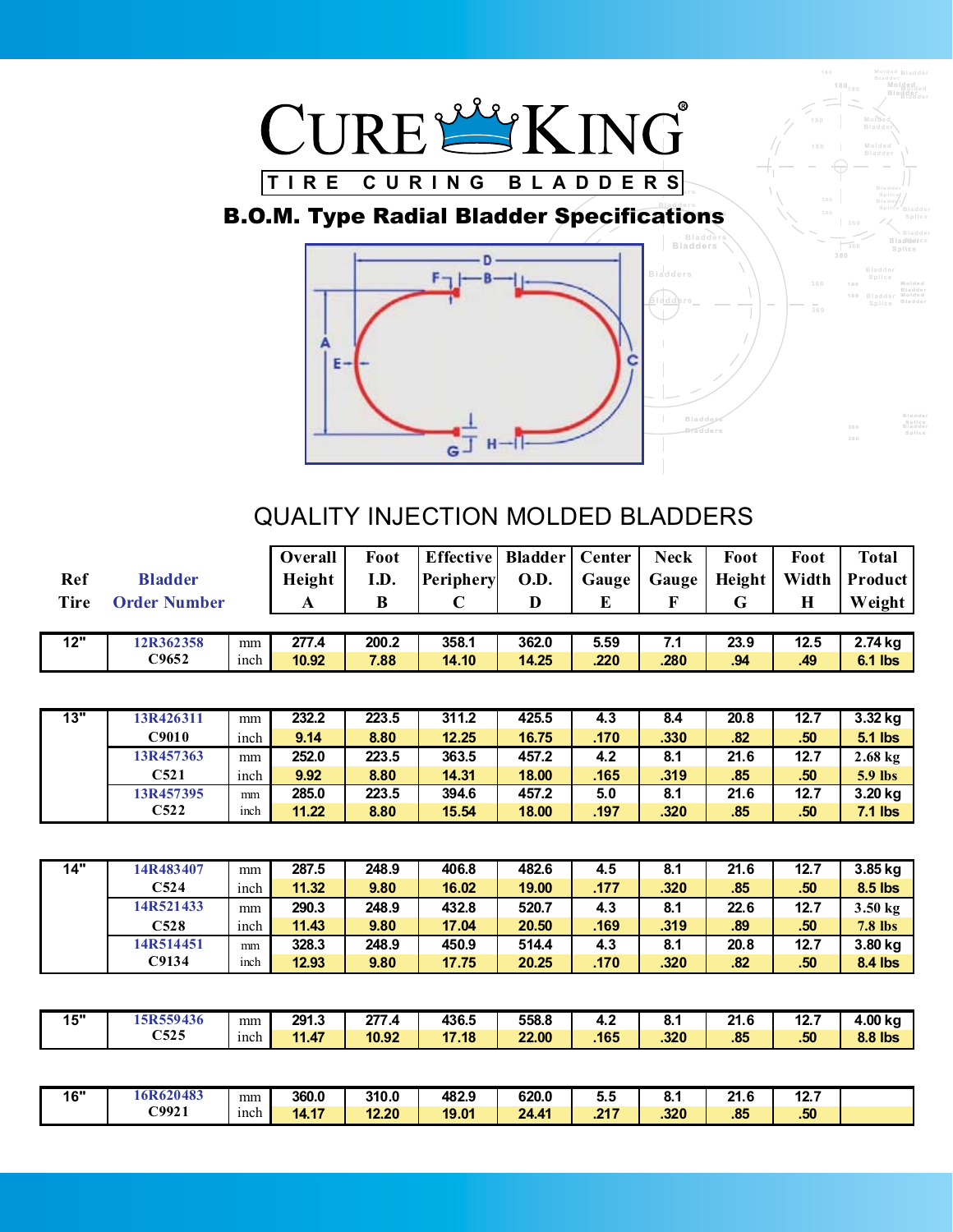

## NRM Type Bladder Specificatons

**BLADDERS FOR 13" BAGWELL TIRE PRESSES**



QUALITY INJECTION MOLDED BLADDERS

#### **RADIAL TIRE BLADDERS**

|      |                     |      | Overall      | Foot  | <b>Effective</b> | <b>Bladder</b> | <b>Center</b> | <b>Neck</b> | Foot   | Foot             | <b>Net</b>     | <b>Bladder</b> |
|------|---------------------|------|--------------|-------|------------------|----------------|---------------|-------------|--------|------------------|----------------|----------------|
| Ref  | <b>Bladder</b>      |      | Height       | I.D.  | <b>Periphery</b> | <b>O.D.</b>    | Gauge         | Gauge       | Height | Width            | <b>Bladder</b> | <b>Surface</b> |
| Tire | <b>Order Number</b> |      | $\mathbf{A}$ | B     | С                | D              | E             | F           | G      | Н                | Weight         | Pattern        |
| 13"  | 13N457384           | mm   | 267.7        | 270.8 | 383.5            | 457.2          | 4.3           | 7.6         | 13.7   | 14.5             | 3.68 kg        |                |
|      | C9089               | inch | 10.54        | 10.66 | 15.10            | 18.00          | .170          | .300        | .54    | .57              | 8.1 lbs        | $R-1$          |
| 13"  | 13N457416           | mm   | 304.8        | 270.8 | 415.8            | 457.2          | 4.3           | 7.6         | 13.7   | 14.5             | 3.77 kg        | $R-1$          |
|      | <b>C9100</b>        | inch | 12.00        | 10.66 | 16.37            | 18.00          | .170          | .300        | .54    | .57              | 8.3 lbs        |                |
| 14"  | 13N483439           | mm   | 298.5        | 270.8 | 438.2            | 482.6          | 4.3           | 7.6         | 13.7   | 14.5             | 4.01 kg        | $R-1$          |
|      | C9090               | inch | 11.75        | 10.66 | 17.25            | 19.00          | .170          | .300        | .54    | .57              | 8.8 lbs        |                |
| 14"  | 13N514461           | mm   | 324.4        | 270.8 | 460.5            | 514.4          | 4.3           | 7.6         | 13.7   | 14.5             | 4.32 kg        |                |
|      | <b>C9101</b>        | inch | 12.77        | 10.66 | 18.13            | 20.25          | .170          | .300        | .54    | .57              | $9.5$ lbs      | $R-1$          |
| 14"  | 13N514493           | mm   | 356.6        | 270.8 | 492.8            | 514.4          | 4.3           | 7.6         | 13.7   | 14.5             | 4.39 kg        | $R-1$          |
|      | C9096               | inch | 14.00        | 10.66 | 19.40            | 20.25          | .170          | .300        | .54    | .57              | 9.7 lbs        |                |
| 15"  | 13N559514           | mm   | 344.9        | 270.8 | 514.4            | 558.8          | 4.3           | 7.6         | 13.7   | 14.5             | 4.69 kg        |                |
|      | C9097               | inch | 13.58        | 10.66 | 20.25            | 22.00          | .170          | .300        | .54    | .57 <sub>2</sub> | $10.3$ lbs     | $R-1$          |

#### **BIAS TIRE BLADDERS**

| 13"    | 13N425451 | mm   | 393.2 | 270.8 | 450.9 | 425.4 | 6.6  | 7.6  | 13.7 | 14.5 | 4.63 kg         |       |
|--------|-----------|------|-------|-------|-------|-------|------|------|------|------|-----------------|-------|
|        | C9339     | inch | 15.48 | 10.66 | 17.75 | 16.75 | .260 | .300 | .54  | .57  | $10.2$ lbs      | $N-1$ |
| 13/14" | 13N419527 | mm   | 479.8 | 270.8 | 527.1 | 419.1 | 6.9  | 7.6  | 13.7 | 14.5 | 5.44 ka         |       |
|        | C9340     | inch | 18.89 | 10.66 | 20.75 | 16.50 | .270 | .300 | .54  | .57  | $12.0$ lbs      | $N-1$ |
| 13/14" | 13N375552 | mm   | 522.5 | 270.8 | 552.4 | 374.7 | 6.9  | 7.6  | 13.7 | 14.5 | 5.31 ka         |       |
|        | C9342     | inch | 20.57 | 10.66 | 21.75 | 14.75 | .270 | .300 | .54  | .57  | $11.7$ lbs      | $N-1$ |
| 14"    | 13N356584 | mm   | 565.4 | 270.8 | 584.2 | 355.6 | 6.6  | 7.6  | 13.7 | 14.5 | 5.84 kg         | $N-1$ |
|        | C9279     | inch | 22.26 | 10.66 | 23.00 | 14.00 | .240 | .300 | .54  | .57  | $12.8$ lbs      |       |
| 15/16" | 13N425645 | mm   | 603.5 | 270.8 | 645.2 | 425.4 | 6.6  | 7.6  | 13.7 | 14.5 | 6.64 kg         | $N-1$ |
|        | C9293     | inch | 23.76 | 10.66 | 25.40 | 16.75 | .240 | .300 | .54  | .57  | $13.3$ lbs      |       |
| 16"    | 13N381699 | mm   | 671.3 | 270.8 | 698.5 | 381.0 | 6.9  | 7.6  | 13.7 | 14.5 | 7.07 kg         | $R-1$ |
|        | C9249     | inch | 26.43 | 10.66 | 27.50 | 15.00 | .270 | .300 | .54  | .57  | <b>15.6 lbs</b> |       |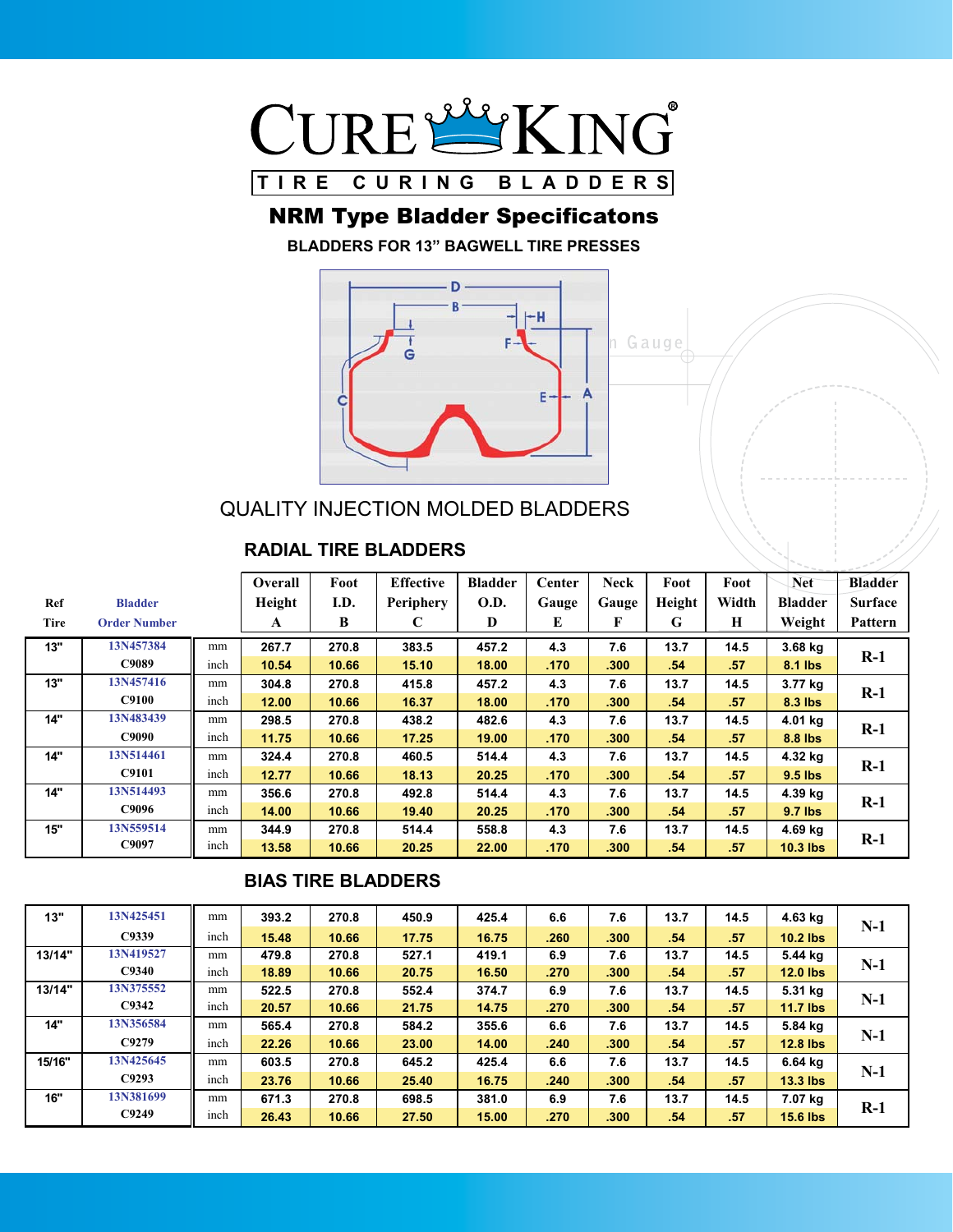

#### **Bladder Bladders Splice** NRM Type Bladder Specificatons

**BLADDERS FOR 20" BAGWELL TIRE PRESSES** Saladders **Splitter Space Splice** 



#### QUALITY INJECTION MOLDED BLADDERS

**Bladder Bladders Splice**

**Bladder**

**Molded**

**Molded**

**180 180**

**360**

**360**

**Bladder Bladders Splice**

**Bladder Bladders Splice**

**Bladders Splice** Bladder **Bladder** 

**Bladder Bladders Splice**

|      |                     |      | Overall | Foot  | <b>Effective</b> | <b>Bladder</b> | Center | <b>Neck</b> | Foot   | Foot  | <b>Net</b>     | <b>Bladder</b> |
|------|---------------------|------|---------|-------|------------------|----------------|--------|-------------|--------|-------|----------------|----------------|
| Ref  | <b>Bladder</b>      |      | Height  | I.D.  | Periphery        | O.D.           | Gauge  | Gauge       | Height | Width | <b>Bladder</b> | <b>Surface</b> |
| Tire | <b>Order Number</b> |      |         |       |                  | D              | г      | F           | G      | Н     | Weight         | Pattern        |
|      |                     |      |         |       |                  |                |        |             |        |       |                |                |
| 20"  | 20N660673           | mm   | 503.2   | 406.2 | 673.1            | 660.4          | 10.2   | 10.2        | 13.7   | 19.8  | 14.47 kg       |                |
|      | C9396               | inch | 19.81   | 15.99 | 26.50            | 26.00          | .400   | .400        | .54    | .78   | 31.9 lbs       | $R-1$          |
| 20"  | 20N660750           | mm   | 590.8   | 406.0 | 750.0            | 660.4          | 10.2   | 10.2        | 13.7   | 19.8  | 18.01 kg       |                |
|      | C9248               | inch | 23.26   | 15.98 | 29.53            | 26.00          | .400   | .400        | .54    | .78   | 39.6 lbs       | $R-1$          |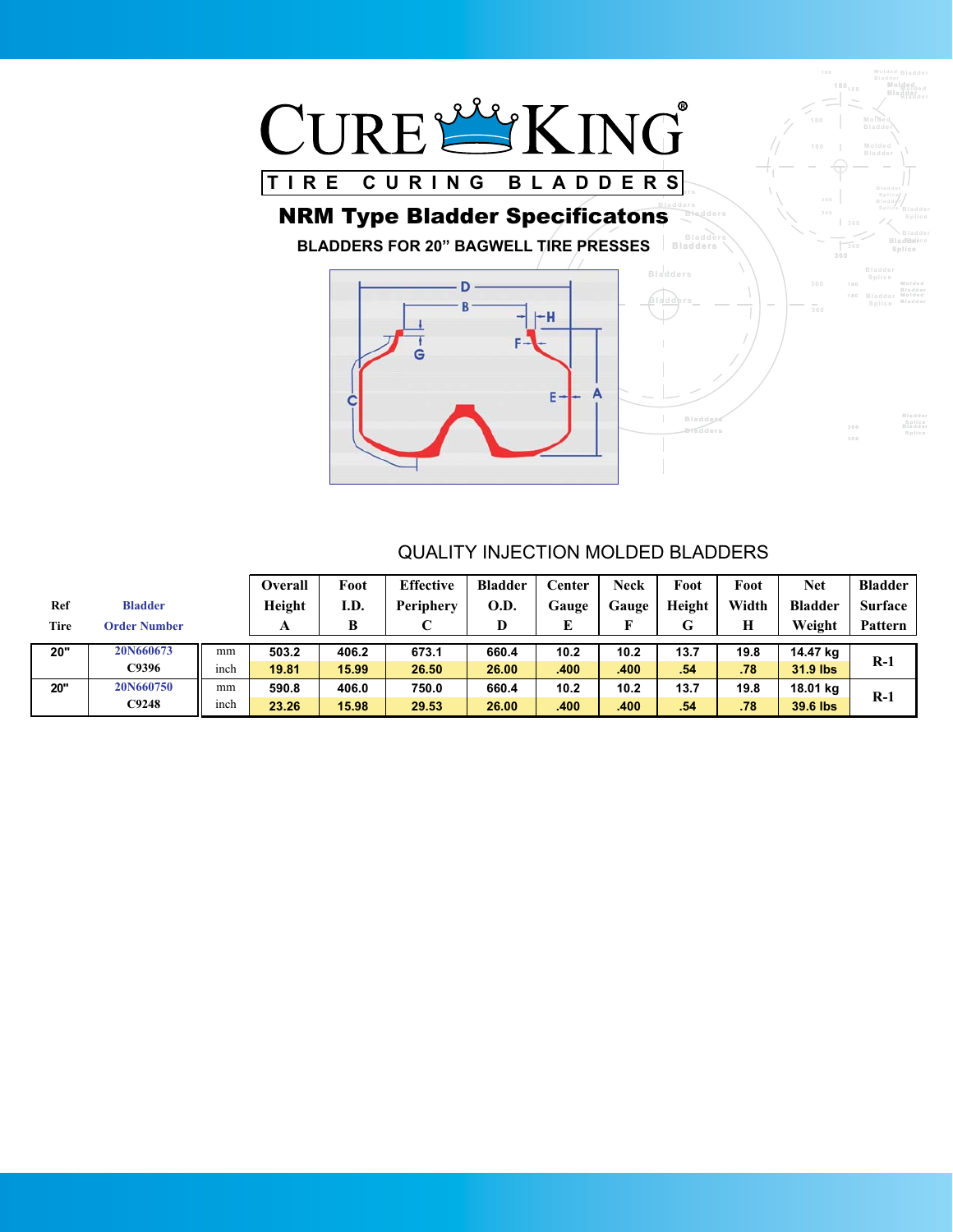

## KOBE Type Bladder Specifications



|      |                     |      | Overall | Foot  |                | <b>Effective</b> | <b>Bladder</b> | Center |      | <b>Neck</b> |      | Foot           |                  | Foot  |
|------|---------------------|------|---------|-------|----------------|------------------|----------------|--------|------|-------------|------|----------------|------------------|-------|
| Ref  | <b>Bladder</b>      |      | Height  | I.D.  |                | Periphery        | <b>O.D.</b>    | Gauge  |      | Gauge       |      | Height         |                  | Width |
| Tire | <b>Order Number</b> |      | A       | B1    | B <sub>2</sub> |                  | D              | E      | F1   | F2          | G1   | G <sub>2</sub> | H1               | H2    |
|      |                     |      |         |       |                |                  |                |        |      |             |      |                |                  |       |
| 14"  | 14K521476           | mm   | 310.9   | 152.4 | 231.4          | 476.3            | 520.7          | 6.1    | 8.31 | 7.6         | 21.0 | 13.7           | 12.7             | 14.5  |
|      | C9432               | inch | 12.24   | 6.00  | 9.11           | 18.75            | 20.50          | .240   | .330 | .300        | .82  | .54            | .50 <sub>7</sub> | .57   |
| 14"  | 14K533503           | mm   | 325.1   | 152.4 | 231.4          | 502.9            | 533.4          | 6.1    | 8.31 | 7.6         | 21.0 | 13.7           | 12.7             | 14.5  |
|      | C9433               | inch | 12.80   | 6.00  | 9.11           | 19.80            | 21.00          | .240   | .330 | .300        | .82  | .54            | .50              | .57   |
| 15"  | 15K615610           | mm   | 387.4   | 152.4 | 231.4          | 609.6            | 615.4          | 5.0    | 8.31 | 7.6         | 21.0 | 15.2           | 12.7             | 14.5  |
|      | C9687               | inch | 15.25   | 6.00  | 9.11           | 24.00            | 24.23          | .197   | .330 | .300        | .82  | .60            | .50              | .57   |
| 17"  | 17K615652           | mm   | 429.3   | 152.4 | 231.4          | 651.5            | 615.4          | 5.8    | 8.31 | 7.6         | 21.0 | 15.2           | 12.7             | 14.5  |
|      | C9900               | inch | 16.90   | 6.00  | 9.11           | 25.65            | 24.23          | .230   | .330 | .300        | .82  | .60            | .50              | .57   |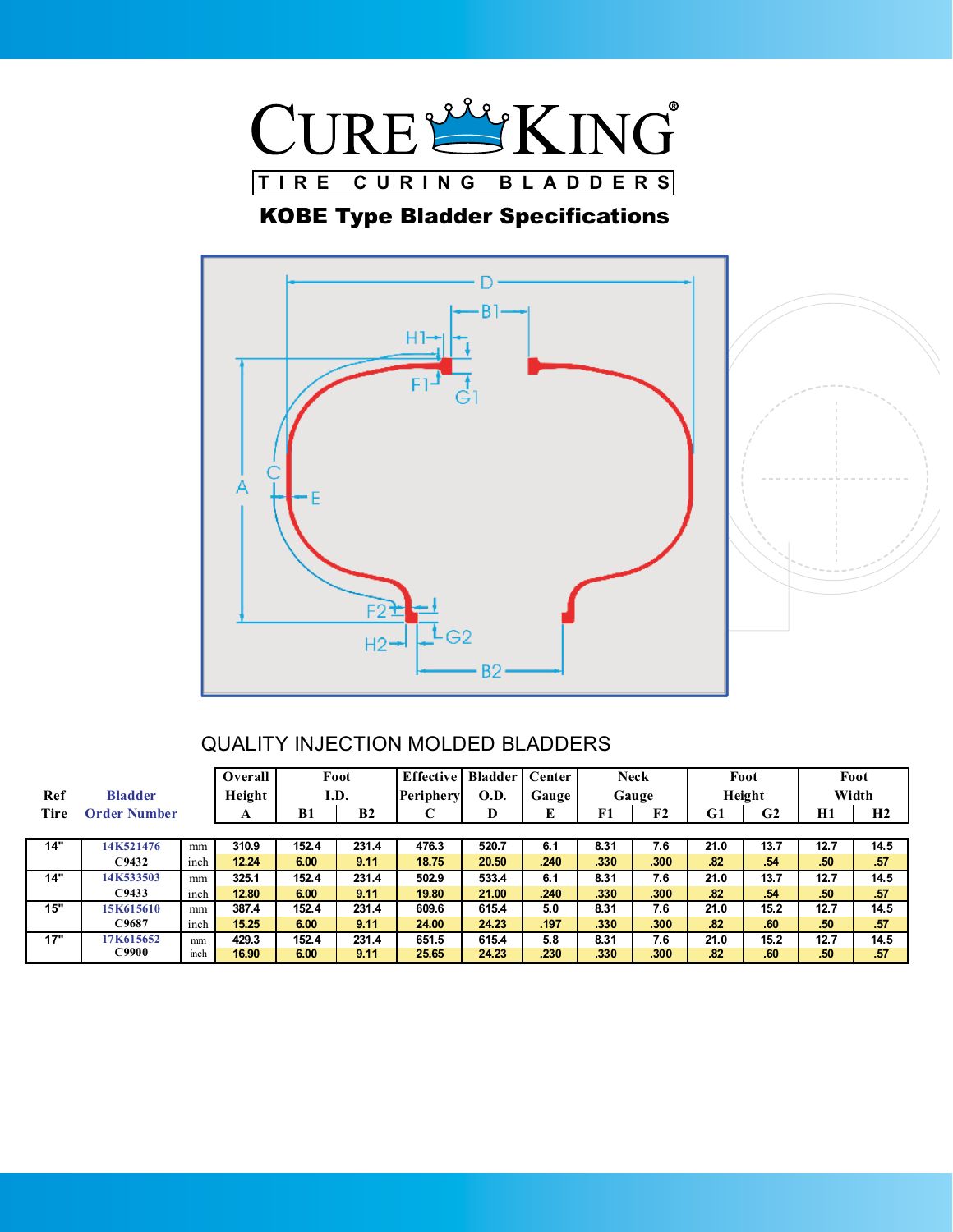

## PATENTED TECHNOLOGY & DESIGNS

## QUALITY INJECTION MOLDED BLADDERS

"L.A.R.C." Low Aspect Ration Curing Bladders

| Ref<br>Tire | <b>Bladder</b><br><b>Order Number</b> |      | Overall<br>Height | Foot<br>I.D.<br>B | <b>Effective</b><br>Periphery | <b>Bladder</b><br>O.D.<br>D | Center<br>Gauge<br>E | <b>Neck</b><br>Gauge<br>F | Foot<br>Height<br>G | Foot<br>Width<br>$\bf H$ | <b>Net</b><br><b>Bladder</b> |
|-------------|---------------------------------------|------|-------------------|-------------------|-------------------------------|-----------------------------|----------------------|---------------------------|---------------------|--------------------------|------------------------------|
|             |                                       |      | A                 |                   | $\mathbf C$                   |                             |                      |                           |                     |                          | Weight                       |
|             |                                       |      |                   |                   |                               |                             |                      |                           |                     |                          |                              |
| 10"         | 10L340334                             | mm   | 192.5             | 166.6             | 334.3                         | 340.4                       | 6.00                 | 8.89                      | 23.8                | 12.7                     | 3.13 kg                      |
|             | C9605                                 | inch | 7.58              | 6.56              | 13.16                         | 13.40                       | .236                 | .350                      | .94                 | .50                      | $6.9$ lbs                    |
| 18"         | 18L526379                             | mm   | 207.3             | 330.2             | 378.5                         | 525.8                       | 5.00                 | 10.6                      | 21.6                | 12.7                     | 4.47 kg                      |
|             | C9657                                 | inch | 8.16              | 13.00             | 14.90                         | 20.70                       | .197                 | .417                      | .85                 | .50                      | 9.8 lbs                      |
| 19"         | 19L508330                             | mm   | 216               | 378.0             | 330.2                         | 508.0                       | 5.00                 | 8.89                      | 19.1                | 9.53                     | 4.15 kg                      |
|             | C9532                                 | inch | 8.5               | 14.92             | 13.00                         | 20.00                       | .197                 | .350                      | .75                 | .375                     | 9.1 lbs                      |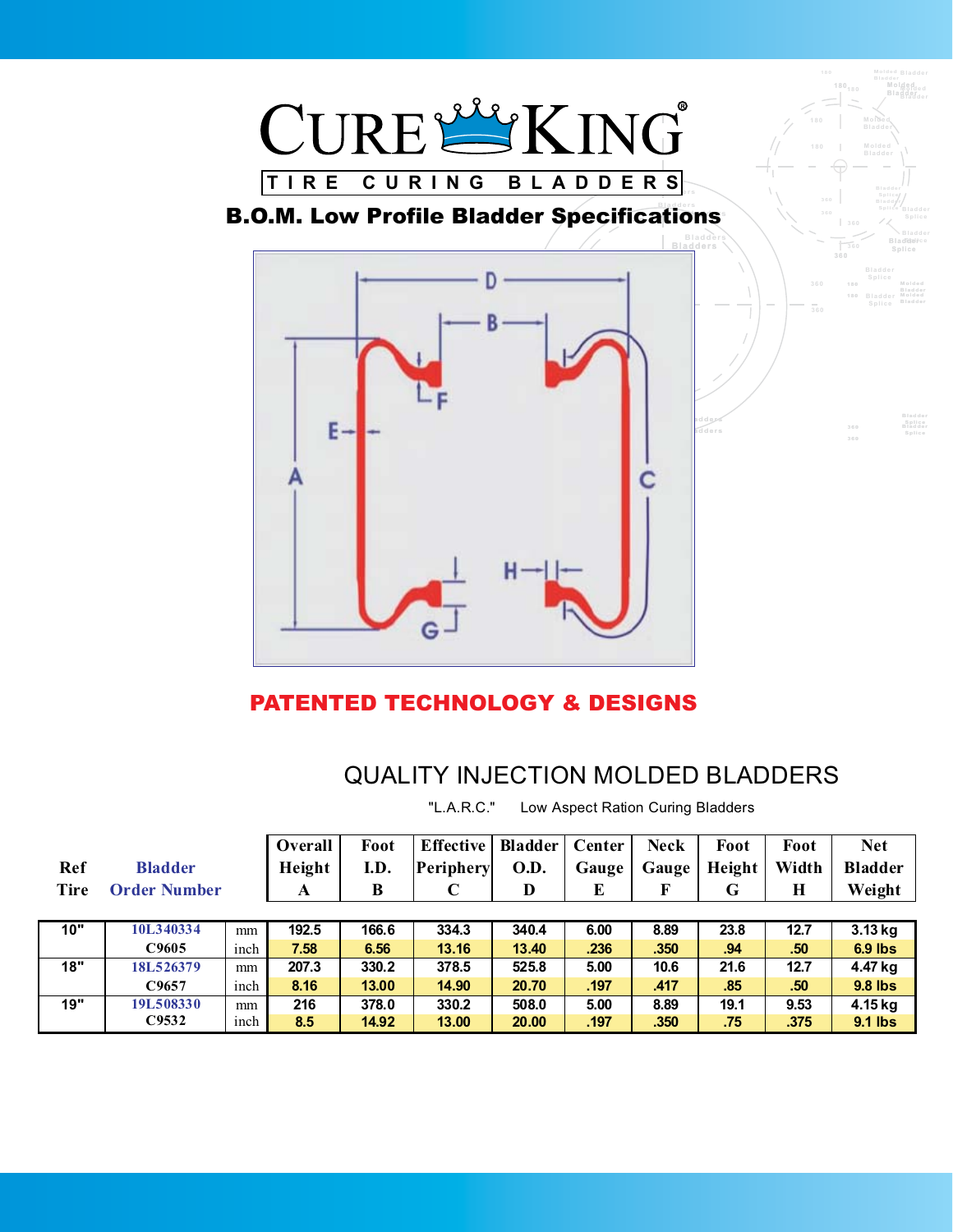

## B.O.M. Omega Type Bladder Specifications



## QUALITY INJECTION MOLDED BLADDERS

"L.A.R.C." Low Aspect Ration Curing Bladders

| Ref<br><b>Tire</b> | <b>Bladder</b><br><b>Order Number</b> |     | Overall<br>Height<br>А | Foot<br>I.D.<br>В | Effective   Bladder   Center<br><b>Periphery</b> | <b>O.D.</b><br>D | Gauge<br>E        | <b>Neck</b><br>Gauge | Foot<br>Height  <br>G | Foot<br>Width | <b>Net</b><br><b>Bladder</b><br>Weight |
|--------------------|---------------------------------------|-----|------------------------|-------------------|--------------------------------------------------|------------------|-------------------|----------------------|-----------------------|---------------|----------------------------------------|
|                    |                                       |     |                        |                   |                                                  |                  |                   |                      |                       |               |                                        |
| 15"/16"            | 15R528445                             | mm  | 330.0                  | 273.1             | 444.5                                            | 529.6            | 3.81              | 8.26                 | 21.7                  | 12.7          | 3.57 kg                                |
|                    | C9916                                 | mch | 13.00                  | 10.75             | 17.50                                            | 20.80            | .150 <sub>1</sub> | .325                 | .85                   | .50           | <b>7.9 lbs</b>                         |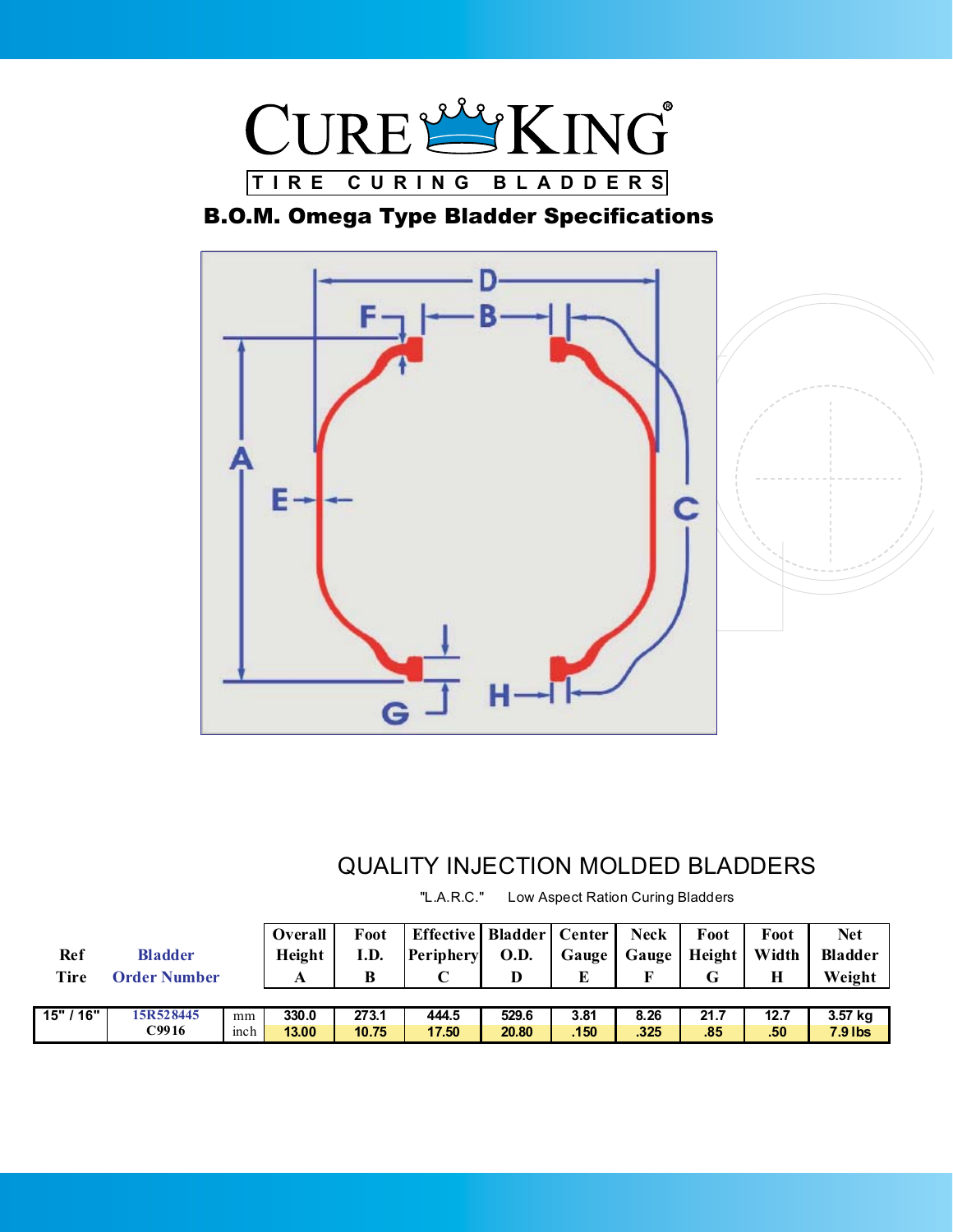

|                              |                                 |                           |                            |                   | <b>Bladders</b>                 |                          |                   | siassy.y<br>Splice Bladder                                    |
|------------------------------|---------------------------------|---------------------------|----------------------------|-------------------|---------------------------------|--------------------------|-------------------|---------------------------------------------------------------|
|                              |                                 |                           |                            |                   | <b>QUANTITY</b>                 | <b>Net Wt</b>            | <b>Gross Wt</b>   | Splice<br>360                                                 |
| <b>CODE</b><br><b>NUMBER</b> | <b>PRODUCT</b><br><b>NUMBER</b> | <b>REF</b><br><b>SIZE</b> | <b>WEIGHT</b><br>(KG) each | <b>WEIGHT</b>     | <b>PER</b><br><b>BOX / SKID</b> | (LES)<br><b>Bladders</b> | (LES)<br>Per Skid | <b>Blackler</b><br>360<br>Splice                              |
| <b>C041</b>                  | 04B109284                       | 4"                        | 0.63                       | (LB) each<br>1.39 | 500                             | 693.00                   | 728.00            | Bladder                                                       |
| C <sub>050</sub>             | 04B098326                       | 4"                        | 0.35                       | 0.77              | 1078                            | 830.06                   | 865.06            | Splice<br>Molded<br>Bladde<br>Molded<br><sup>10</sup> Bladder |
| C <sub>052</sub>             | 04B109231                       | 4"                        | 0.54                       | 1.19              | 580                             | 689.04                   | 724.04            | Bladde<br>Splice                                              |
| <b>C053</b>                  | 05B132248                       | 5"                        | 0.64                       | 1.41              | 410                             | 577.28                   | 612.28            |                                                               |
| C <sub>055</sub>             | 06B148225                       | 6"                        | 0.73                       | 1.61              | 355                             | 570.13                   | 605.13            |                                                               |
| <b>C063</b>                  | 12B286316                       | 12"                       | 2.50                       | 5.50              | 120                             | 660.00                   | 695.00            |                                                               |
| <b>C078</b>                  | 06B150314                       | 6"                        | 1.06                       | 2.33              | 220                             | 513.04                   | 548.04            |                                                               |
| <b>C087</b>                  | 07B191345                       | 7"                        | 1.46                       | 3.21              | 150                             | 481.80                   | 516.80            | Bladder                                                       |
| <b>C106</b>                  | 18B495642                       | 18"                       | 9.62                       | 21.16             | 24                              | 507.94                   | 542.94            | Splice<br>Bladder<br>Splice<br>360                            |
| <b>C110</b>                  | 10B273425                       | 10"                       | 2.75                       | 6.05              | 90                              | 544.50                   | 579.50            |                                                               |
| <b>C130</b>                  | 13B327352                       | 13"                       | 3.64                       | 8.01              | 90                              | 720.72                   | 755.72            |                                                               |
| C <sub>157</sub>             | 08B202284                       | 8"                        | 1.40                       | 3.08              | 156                             | 480.48                   | 515.48            |                                                               |
| C159                         | 08B210451                       | 8"                        | 2.60                       | 5.72              | 85                              | 486.20                   | 521.20            |                                                               |
| C160                         | 08B229475                       | 8"                        | 2.30                       | 5.06              | 75                              | 379.50                   | 414.50            |                                                               |
| C <sub>161</sub>             | 11B356425                       | 11"                       | 3.60                       | 7.92              | 66                              | 522.72                   | 557.72            |                                                               |
| C <sub>164</sub>             | 12B286414                       | 12"                       | 3.17                       | 6.97              | 72                              | 502.13                   | 537.13            |                                                               |
| C172                         | 08B205400                       | 8"                        | 1.93                       | 4.25              | 105                             | 445.83                   | 480.83            |                                                               |
| C176                         | 12B356486                       | 12"                       | 3.96                       | 8.71              | 66                              | 574.99                   | 609.99            |                                                               |
| C177                         | 08B228338                       | 8"                        | 1.80                       | 3.96              | 100                             | 396.00                   | 431.00            |                                                               |
| C178                         | 06B154350                       | 6"                        | 1.36                       | 2.99              | 195                             | 583.44                   | 618.44            |                                                               |
| <b>C180</b>                  | 08B254535                       | 8"                        | 2.90                       | 6.38              | 80                              | 510.40                   | 545.40            |                                                               |
| C <sub>185</sub>             | 08B254537                       | 8"                        | 2.71                       | 5.96              | 82                              | 488.88                   | 523.88            |                                                               |
| <b>C190</b>                  | 09B311602                       | 9"                        | 5.35                       | 11.77             | 48                              | 564.96                   | 599.96            |                                                               |
| C <sub>195</sub>             | 09B241401                       | 9"                        | 2.50                       | 5.50              | 110                             | 605.00                   | 640.00            |                                                               |
| <b>C315</b>                  | 06B138222                       | 6"                        | 0.68                       | 1.50              | 400                             | 598.40                   | 633.40            |                                                               |
| <b>C320</b>                  | 15B402433                       | 15"                       | 5.03                       | 11.07             | 54                              | 597.56                   | 632.56            |                                                               |
| <b>C327</b>                  | 13B353437                       | 13"                       | 3.75                       | 8.25              | 66                              | 544.50                   | 579.50            |                                                               |
| <b>C330</b>                  | 15B425464                       | 15"                       | 5.37                       | 11.81             | 48                              | 567.07                   | 602.07            |                                                               |
| <b>C343</b>                  | 10B273337                       | 10"                       | 2.19                       | 4.82              | 68                              | 327.62                   | 362.62            |                                                               |
| <b>C352</b>                  | 08B216503                       | 8"                        | 2.77                       | 6.09              | 75                              | 457.05                   | 492.05            |                                                               |
| C376                         | 12B286551                       | 12"                       | 4.08                       | 8.98              | 60                              | 538.56                   | 573.56            |                                                               |
| C479                         | 15B402487                       | 15"                       | 4.54                       | 9.99              | 60                              | 599.28                   | 634.28            |                                                               |
| <b>C480</b>                  | 14B374463                       | 14"                       | 4.44                       | 9.77              | 54                              | 527.47                   | 562.47            |                                                               |
| <b>C521</b>                  | 13R457363                       | 13"                       | 2.70                       | 5.94              | 110                             | 653.40                   | 688.40            |                                                               |
| <b>C522</b>                  | 13R457395                       | 13"                       | 2.90                       | 6.38              | 110                             | 701.80                   | 736.80            |                                                               |
| C524                         | 14R483407                       | 14"                       | 3.59                       | 7.90              | 90                              | 710.82                   | 745.82            |                                                               |
| C525                         | 15R559436                       | 15"                       | 3.82                       | 8.40              | 84                              | 705.94                   | 740.94            |                                                               |
| <b>C528</b>                  | 14R521433                       | 14"                       | 3.83                       | 8.43              | 90                              | 758.34                   | 793.34            |                                                               |
| C559                         | 10B310322                       | 10"                       | 2.15                       | 4.73              | 80                              | 378.40                   | 413.40            |                                                               |
| C576                         | 12B363497                       | 12"                       | 4.35                       | 9.57              | 66                              | 631.62                   | 666.62            |                                                               |
| C615                         | 09B290510                       | 9"                        | 3.46                       | 7.61              | 74                              | 563.29                   | 598.29            |                                                               |

**Bladder Molded Bladder Molded Bladder**

**180**

**STANDARD BLADDER BOX DIMENSIONS : 53" LENGTH x 44" WIDTH x 47" HEIGHT**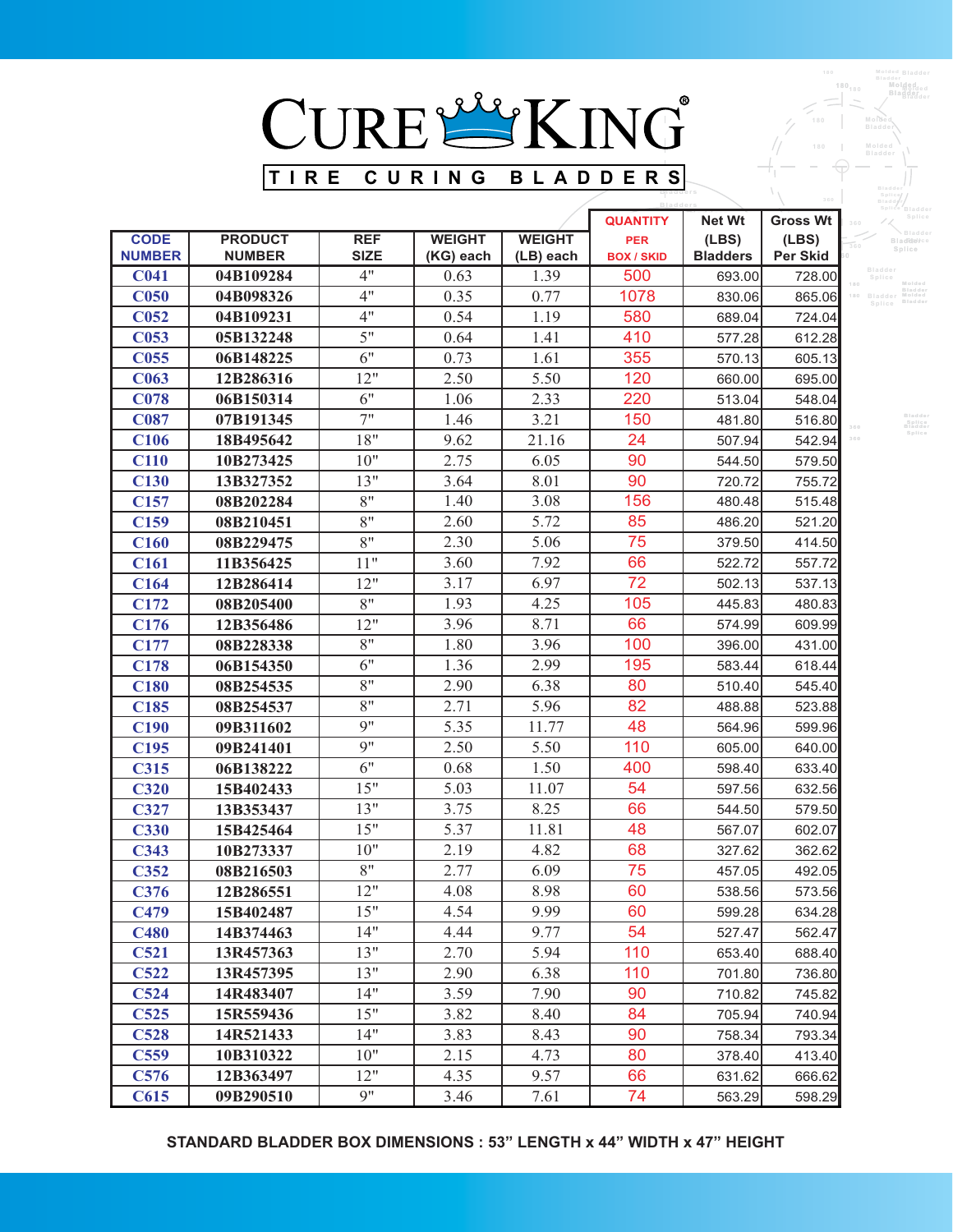#### **STANDARD BLADDER BOX DIMENSIONS : 53" LENGTH x 44" WIDTH x 47" HEIGHT**

| C <sub>2767</sub> | 13B295415       | 13"        | 3.10       | 6.82  | 72              | 491.04     | 526.04     |
|-------------------|-----------------|------------|------------|-------|-----------------|------------|------------|
| C4319             | 13B381666       | 13"        | 5.30       | 11.66 | 50              | 583.00     | 618.00     |
| C4374             | 10B318517       | 10"        | 3.62       | 7.96  | 66              | 525.62     | 560.62     |
| C6321             | 15B445731       | 15"        | 11.50      | 25.30 | 13              | 328.90     | 363.90     |
| C6391             | 15B409501       | 15"        | 5.93       | 13.05 | 40              | 521.84     | 556.84     |
| <b>C9010</b>      | 13R426311       | 13"        | 2.38       | 5.24  | 110             | 575.96     | 610.96     |
| C9012             | 13B349387       | 13"        | 3.67       | 8.07  | 60              | 484.44     | 519.44     |
| <b>C9089</b>      | 13N457384       | 13"        | 3.64       | 8.01  | 60              | 480.48     | 515.48     |
| <b>C9090</b>      | 13N483438       | 14"        | 4.06       | 8.93  | 70              | 625.24     | 660.24     |
| C9096             | 13N514493       | 14"        | 4.43       | 9.75  | 60              | 584.76     | 619.76     |
| C9097             | 13N559514       | 15"        | 4.70       | 10.34 | 64              | 661.76     | 696.76     |
| <b>C9100</b>      | 13N457416       | 13"        | 3.80       | 8.36  | 64              | 535.04     | 570.04     |
| <b>C9101</b>      | 13N514461       | 14"        | 4.30       | 9.46  | 66              | 624.36     | 659.36     |
| <b>C9129</b>      | <b>BM35164</b>  | 17"        | 3.95       | 8.69  | 72              | 625.68     | 660.68     |
| C9131             | 14B406502       | 14"        | 5.94       | 13.07 | 44              | 574.99     | 609.99     |
| C9132             | 15B445629       | 15"        | 8.71       | 19.16 | 28              | 536.54     | 571.54     |
| C9134             | 14R514451       | 14"        | 3.56       | 7.83  | 70              | 548.24     | 583.24     |
| C9135             | 13B387476       | 13"        | 5.28       | 11.62 | 54              | 627.26     | 662.26     |
| C9183             | 20B521533       | 20"        | 10.66      | 23.45 | 20              | 469.04     | 504.04     |
| <b>C9184</b>      | 20B572616       | 20"        | 12.80      | 28.16 | 16              | 450.56     | 485.56     |
| <b>C9200</b>      | 15T409501       | 15"        | 5.26       | 11.57 | 50              | 578.60     | 613.60     |
| <b>C9248</b>      | 20N660750       | 20"        | 17.82      | 39.20 | $\overline{8}$  | 313.63     | 348.63     |
| C9249             | 13N381699       | 13"        | 7.01       | 15.42 | 20              | 308.44     | 343.44     |
| C9279             | 13N356584       | 13"        | 5.88       | 12.94 | 24              | 310.46     | 345.46     |
| C9293             | 13N425645       | 13"        | 6.59       | 14.50 | 24              | 347.95     | 382.95     |
| <b>C9300</b>      | 15R597559       | 15"        | 6.85       | 15.07 | 48              | 723.36     | 758.36     |
| C9339             | 13N425451       | 13"        | 5.13       | 11.29 | 36              | 406.30     | 441.30     |
| C9340             | 13N419527       | 13"        | 5.95       | 13.09 | 24              | 314.16     | 349.16     |
| C9341             | 15R559502       | 15"        | 4.89       | 10.76 | 84              | 903.67     | 938.67     |
| C9342             | 13N375552       | 13"        | 5.63       | 12.39 | 24              | 297.26     | 332.26     |
| <b>C9390</b>      | 13B330359       | 13"        | 3.57       | 7.85  | 54              | 424.12     | 459.12     |
| C9391             | 13B387410       | 13"        | 4.50       | 9.90  | 70              | 693.00     | 728.00     |
| C9396             | 20N660673       | 20"        | 13.94      | 30.67 | 10              | 306.68     | 341.68     |
| C9424             | 15B444540       | 15"        | 7.26       | 15.97 | 50              | 798.60     | 833.60     |
| C9432             | 14K521476       | 14"        | 3.72       | 8.18  | 60              | 491.04     | 526.04     |
| C9433             | 14K533503       | 14"        | 3.91       | 8.60  | 52              | 447.30     | 482.30     |
| <b>C9505</b>      | <b>BM38138</b>  | 17"        | 4.92       | 10.82 | 50              | 541.20     | 576.20     |
| <b>C9505</b>      | <b>BM38138L</b> | 17"/Lubed  | 4.92       | 10.82 | 50              | 541.20     | 576.20     |
| C9532             | 19L508330       | 19"/LARC   | 3.29       | 7.24  | 50              | 361.90     | 396.90     |
| C9605             | 10L340334       | 10" / LARC | 2.37       | 5.21  | $\overline{72}$ | 375.41     | 410.41     |
| C9652             | 12R362358       | 12"        | 2.74       | 6.03  | 72              | 434.02     | 469.02     |
| C9657             | 18L526379       | 18"/LARC   | 3.80       | 8.36  | 45              | 376.20     | 411.20     |
| C9687             | 15K615610       | 15"        | 5.60       | 12.32 | 36              | 443.52     | 478.52     |
| <b>C9718</b>      | 13N559565       | 13"        | 5.00       | 11.00 | 48              | 528.00     | 563.00     |
| C9854             | 15R492401       | 15"        | <b>TBD</b> | 0.00  | <b>TBD</b>      | TBD        | <b>TBD</b> |
| C9855             | 15R492417       | 15"        | TBD        | 0.00  | <b>TBD</b>      | TBD        | <b>TBD</b> |
| C9863             | 12B381508       | 12"        | TBD        | 0.00  | <b>TBD</b>      | <b>TBD</b> | <b>TBD</b> |
| <b>C9900</b>      | 17K615652       | 17"        | <b>TBD</b> | 0.00  | <b>TBD</b>      | <b>TBD</b> | <b>TBD</b> |
| C9916             | 15R528445       | 15"        | <b>TBD</b> | 0.00  | <b>TBD</b>      | TBD        | <b>TBD</b> |
| C9921             | 16R620483       | 16"        | TBD        | 0.00  | <b>TBD</b>      | <b>TBD</b> | <b>TBD</b> |

**TIRE CURING BLADDERS**

CURESING®